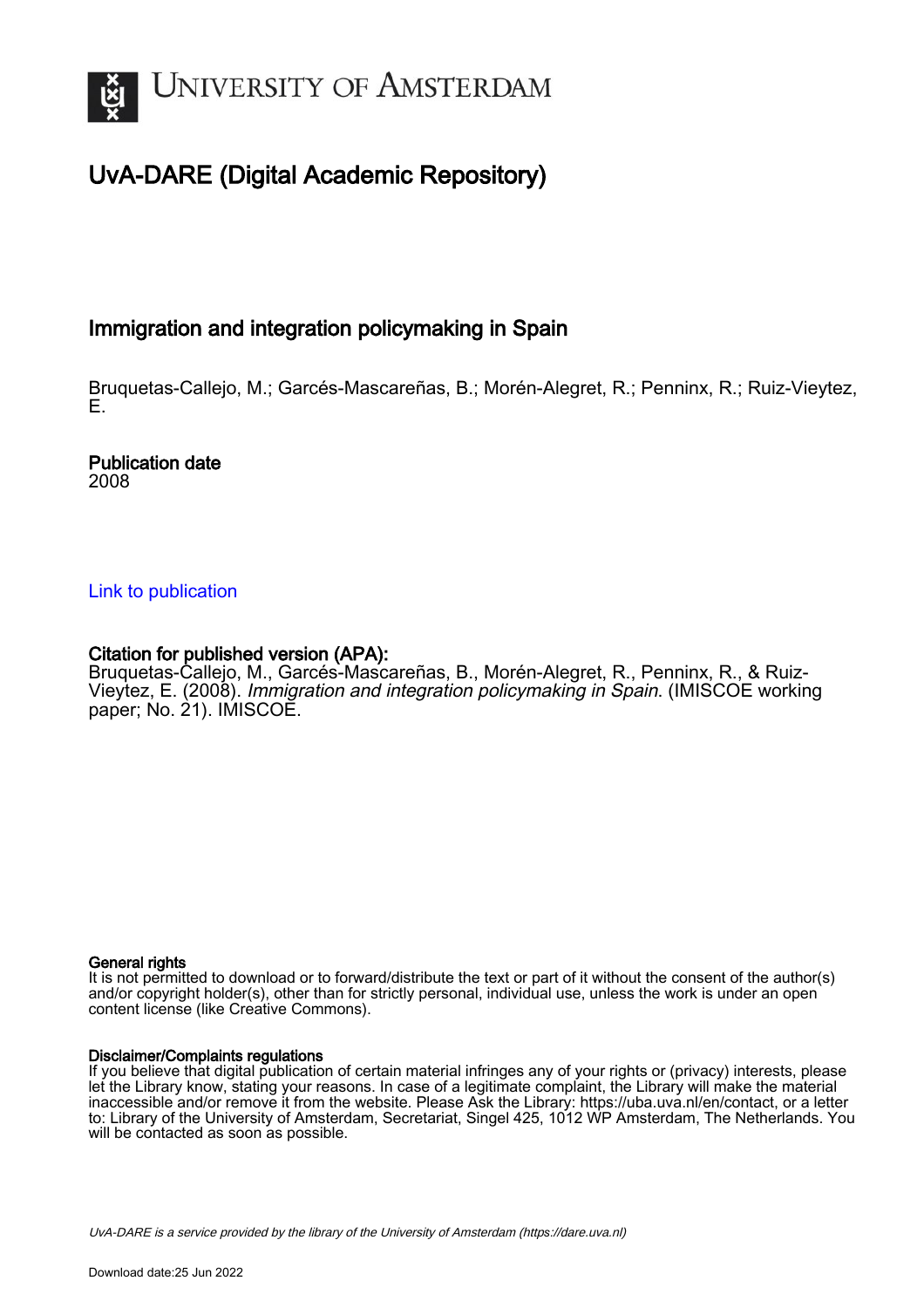*IMISCOE Working Paper* 

## **IMMIGRATION AND INTEGRATION POLICYMAKING IN SPAIN**

*María Bruquetas-Callejo, Blanca Garcés-Mascareñas, Ricard Morén-Alegret, Rinus Penninx and Eduardo Ruiz-Vieytez[1](#page-1-0)*

> *Working Paper No. 21 April 2008*

<span id="page-1-0"></span><sup>1</sup> María Bruquetas-Callejo, Blanca Garcés-Mascareñas and Rinus Penninx are affiliated with the Institute of Migration and Ethnic Studies of the University of Amsterdam. Ricard Morén-Alegret works in the Migration Research Group/Department of Geography at the Autonomous University of Barcelona. Eduardo Ruiz-Vieytez is affiliated with the Human Rights Institute/Law Faculty at Deusto University in Bilbao. This chapter expounds on an IMISCOE Working Paper by Ricard Morén-Alegret (2005a). The authors are grateful to Joan Subirats' and Lorenzo Cachon's contributions to earlier versions of this chapter. We thank Karina Hof for editing this chapter thoroughly.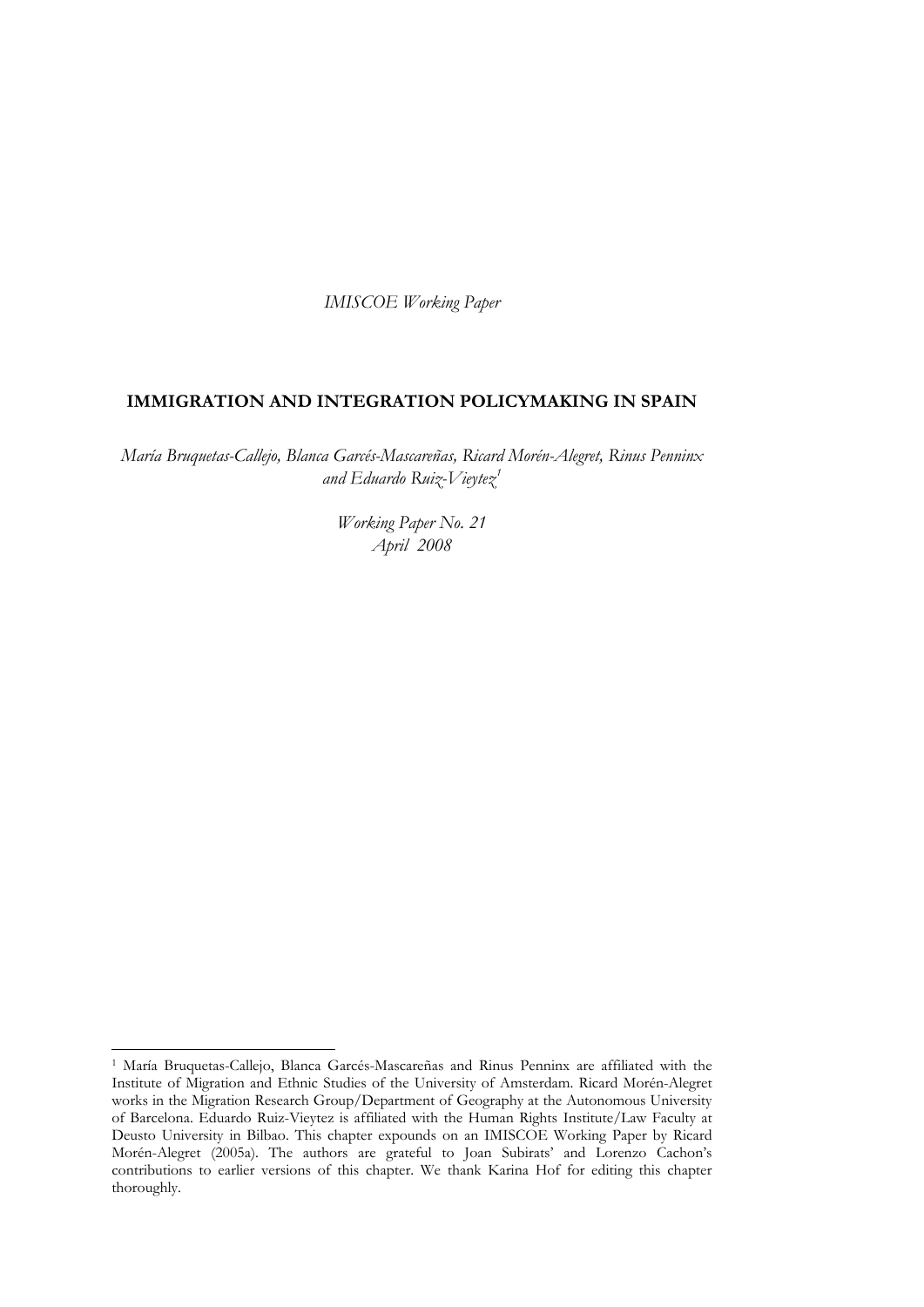## **Preface**

The paper provides an overview of policymaking in Spain relying upon bits and pieces of research conducted from angles other than the one adopted in this study. The paper first outlines the principal characteristics of immigration in Spain. This is followed by a bird's-eye view of the evolution of migration and integration policies. In the next sections, the focus is on immigration policies and integration policies, respectively. The analysis carried out does not deal just with their formal content as laid down in official documents, but also explores their implementation, thereby describing wherever possible which actors are involved. In an attempt to go beyond a mere outline of institutional arrangements and actors involved, a basic description of the process of policymaking in the fields of Spanish immigration and integration is provided.

This working paper is part of a wider project of publication on the policymaking on immigration and integration in Europe which is the product of the work of IMISCOE Cluster C9 on "The multilevel governance of migration" (in course of preparation with Amsterdam University Press). The book intends to cope with an evident gap in the literature which so far has just focused on the content of immigrant and immigration policies. The publication 'Migratory Policy-Making in Europe' instead is based on essays that describe policymaking processes in ten different European countries, i.e. Austria, Czech Republic, France, Germany, Italy, Netherlands, Poland, Spain, Switzerland and the UK.

> *- Prof. Giovanna Zincone FIERI – Forum Internazionale ed Europeo di Ricerche sull'Immigrazione, Italia*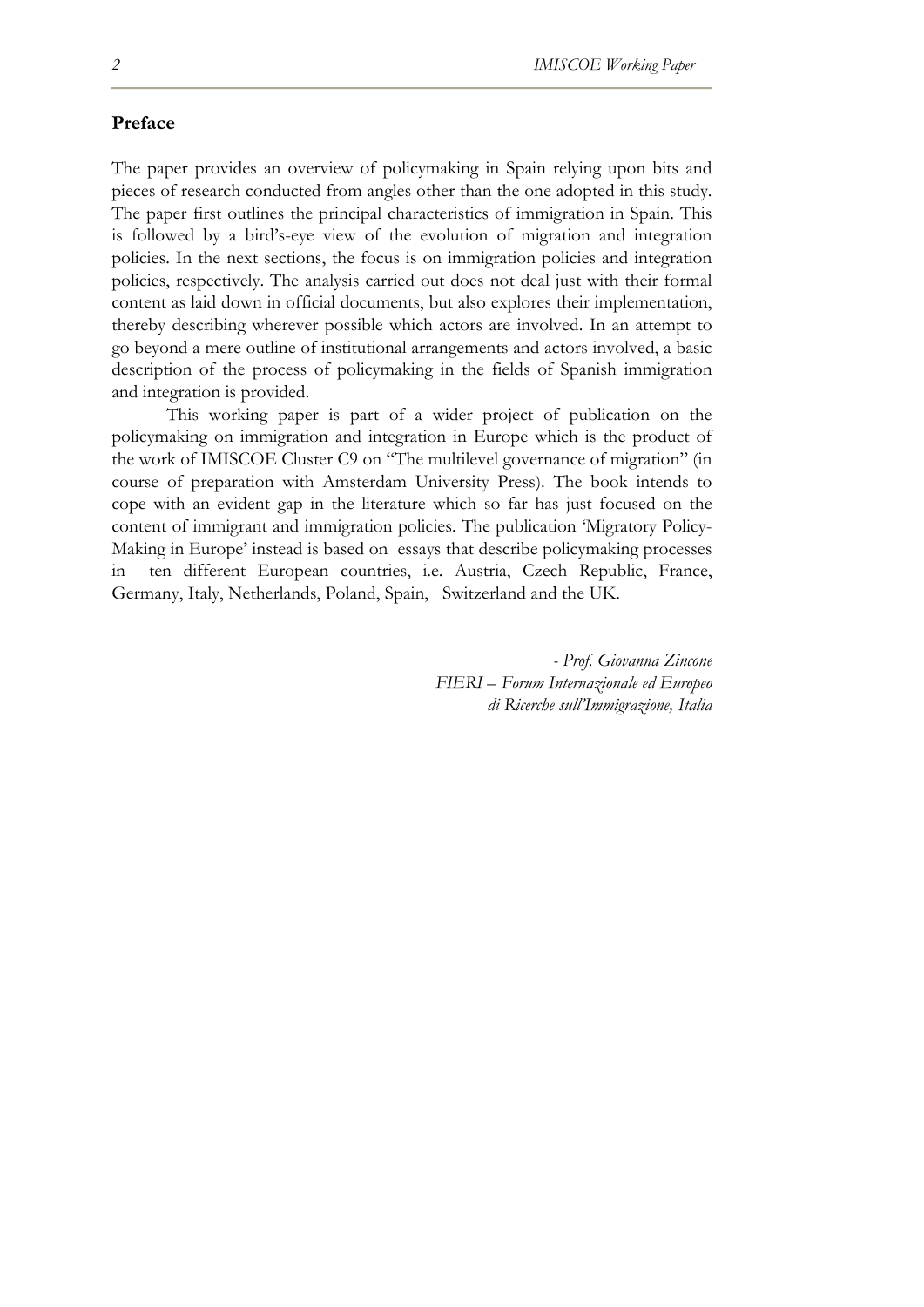### **1. Introduction**

-

Foreign migration to Spain is relatively recent and consequently so are policies related to both immigration<sup>[2](#page-3-0)</sup> and the integration of immigrants. The first law dealing with these issues was the Ley de Extranjería, the Law on the Rights and Freedoms of Foreigners in Spain (from herein referred to simply as the Foreigners Law), which was enacted in 1985, just a year before Spain joined the European Communities. At that time, there were merely 250,000 legal foreign residents in the country (Watts 1998: 661). During the last two decades, however, immigration flows have swelled significantly, thus producing a completely new demographic situation. Today the nation hosts more than four and a half million foreign residents, which represents about 10 per cent of the total population<sup>[3](#page-3-1)</sup>. This makes Spain one of the European Union's leading immigration countries. Spain's percentage of immigrants in relation to its total population has reached a level comparable to that of other North-West European countries. This growth has been especially visible in certain regions such as Madrid, Catalonia, Andalusia, Murcia, Valencia, the Balearic Islands and the Canary Islands. This particular background makes the Spanish case an interesting one to contrast with other North-West and Central European countries. A long-standing tradition of emigration that lasted up until just recently and the increasing momentum that immigration has gathered in two decades have geared Spanish policymaking to a starting point distinct from others that came before it.

 Studying Spanish policymaking in these fields, however, is not easy. Although there is a fast-growing body of scientific literature on Spanish immigration and the social processes of newcomers' integration into Spanish society, very little research has been systematically undertaken to examine the processes of how policies in these fields are made (Agrela Romero & Gil Araujo 2005; Carrillo & Delgado 1998; Casey 1998; Lopez Sala 2005b; Morén-Alegret 2005a; Ramos et al*.* 1998; Ramos & Bazaga 2002; Ruiz Vieytez 2003; Tamayo & Delgado 1998; Tamayo & Carrillo 2002; Zapata 2002, 2003). Most literature on policies deals with the content of policies. Even works that specifically focus on the making of policies do not offer a comprehensive view: focus falls either solely on immigration or integration; merely one aspect of either field is analysed; or only a static description is given of relations between actors at a given moment in time.

 This overview of policymaking in Spain thus relies on bits and pieces of research conducted from angles other than the one with which we approach this study. As such, this chapter will be constructed somewhat differently than the others in this book. To provide background, we will first outline the principal characteristics of immigration in Spain. This will be followed by a bird's-eye view of the evolution of migration and integration policies. In the next sections, we will zoom in on immigration policies and integration policies, respectively. We will delve not only into their formal content as laid down in official documents, but also explore their implementation, thereby describing wherever possible which actors are involved. In an attempt to go beyond a mere outline of institutional

<span id="page-3-1"></span><span id="page-3-0"></span><sup>&</sup>lt;sup>2</sup> Unless specified otherwise, 'immigration' and 'immigrant' refers to non-Spanish migrants.<br><sup>3</sup> On 1 January 2007, INE data accounted for 45,200,737 inhabitants of Spain (www.ine.es); among this population were 4,519,554 foreign residents, i.e. 9.99% of the total population (not including immigrants who acquired Spanish nationality).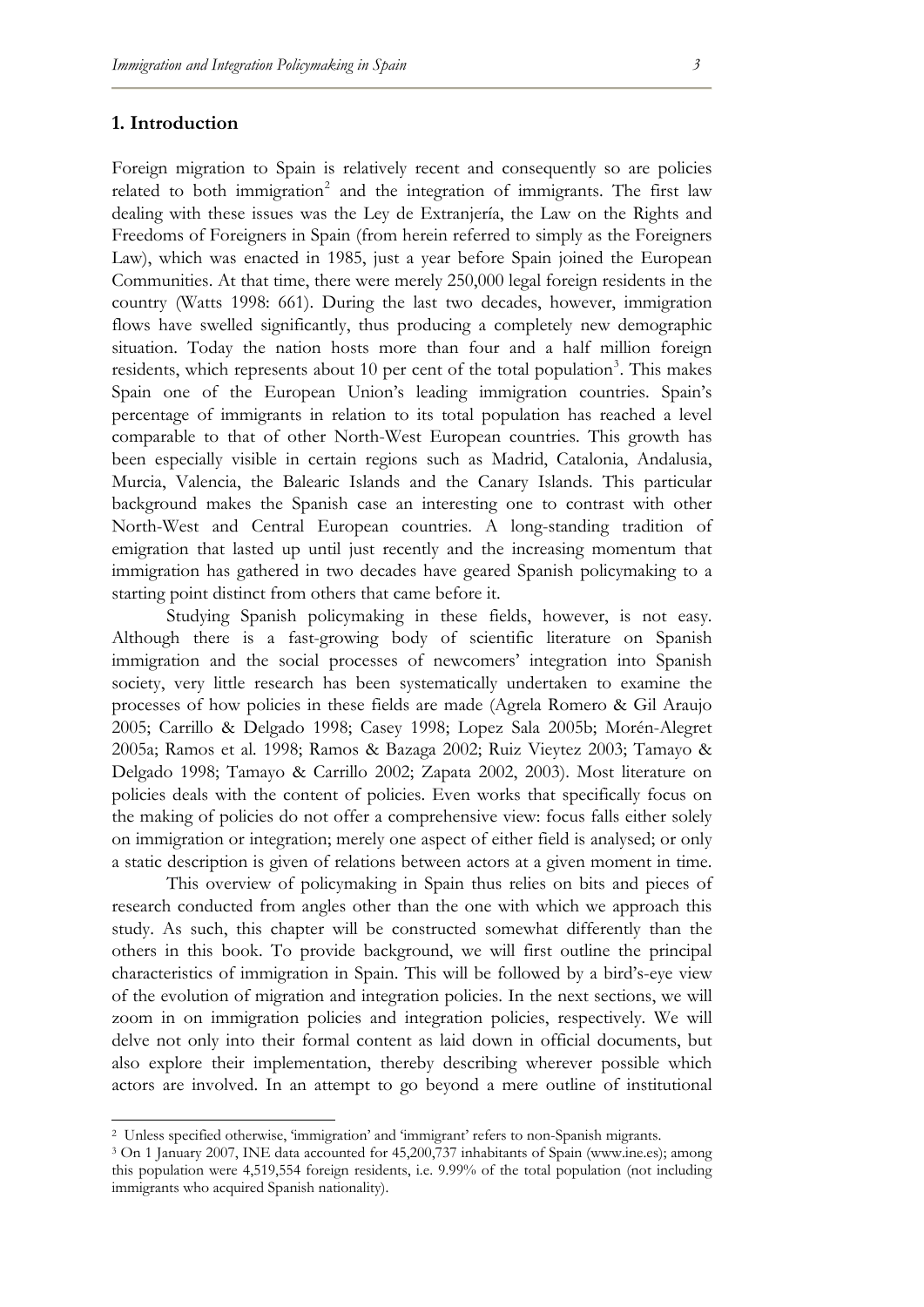arrangements and actors involved, we have assembled what was previously scattered information to produce a basic description of the process of policymaking in the fields of Spanish immigration and integration.

#### **2. Background and characteristics of immigration in Spain**

Spain has had a long and complex migration history, primarily as an emigration country and an exporter of labour. It was only in the mid-1980s that the country experienced a visible reversal of migration patterns. For most of the  $20<sup>th</sup>$  century, internal migration and international emigration were key factors determining the distribution of Spain's population at the time. Both flows were mainly rural-urban ones. Catalonia, the Madrid Metropolitan Area and the Basque Country (the three regions where most industry was concentrated) were the nation's main areas of destination, while Andalusia, Extremadura and Galicia experienced the most emigration. Spain's international emigrants departed for urban areas in European countries like Germany and France, as well as some Latin American countries. This resulted in an unequal distribution of the population never before paralleled. The situation was not unique to Spain, however. Throughout most of the  $20<sup>th</sup>$  century, Portugal, Italy and Greece were also characterised as emigration countries.

 Explaining why these countries became immigration countries during the 1980s and 1990s, King, Fielding and Black (1997) point to internal migration patterns and the demand for labour. Their model highlights three specific trends from the 1950s to the 1990s: the coexistence of high- and low-productivity sectors; the rapid transfer of indigenous workers from low- to high-productivity sectors through short- or long-distance migration; and the rapid decline of an available supply of indigenous labour in rural areas. The late 1980s and 1990s ushered in a new phase for Spain altogether, as a reduced rate of investment was combined with economic restructuring, recession and high unemployment. Since low wages were the only means for businesses to retain a competitive edge, employers turned to immigrant workers. Labour immigration to Southern Europe was thus not only a matter of supply, but also a particular response to employers' demands for cheap labour (Calavita 2005: 68). As shown in Table 1, immigration rose to unprecedented levels, notably beginning in 2000. This rapid growth was linked to a booming Spanish economy driven by expansion of the housing market (and subsequent construction industry) as well as Spain's strong foothold in the tourist industry. These economic developments went hand in hand with a rather lenient governmental immigration policy.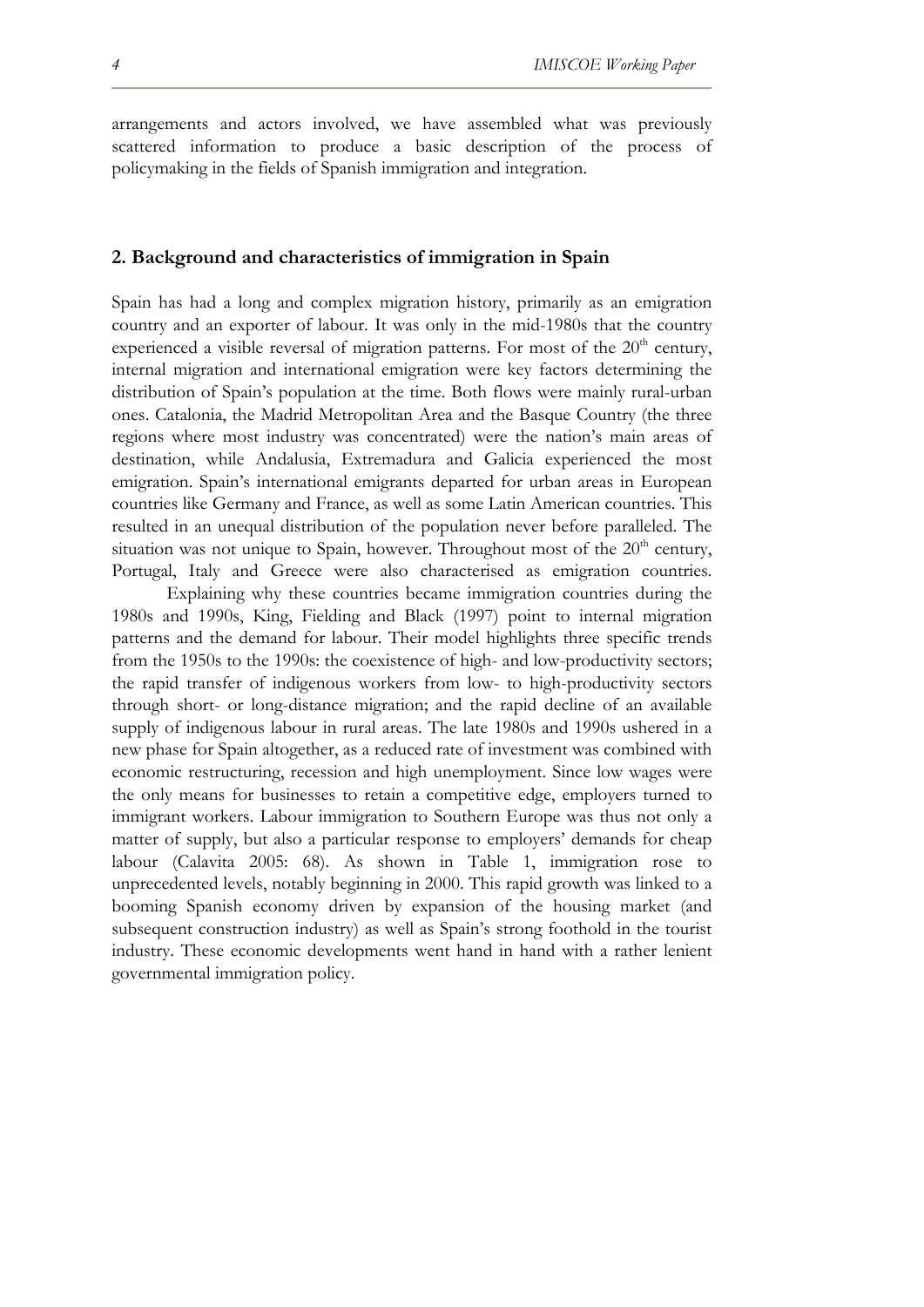|               | Year   |             |         |         |         |
|---------------|--------|-------------|---------|---------|---------|
| Annual inflow | 1998   | <i>2000</i> | 2002    | 2004    | 2006    |
| of foreigners | 57,195 | 330,881     | 443,085 | 645,844 | 802,971 |
|               |        |             |         |         |         |

**Table 1. Annual inflow of foreigners in Spain, 1998 – 2006**

*Source: Estadística de Variaciones Residenciales (Statistics of Residential Movements) INE* 

The present-day immigrant population with its more than four million people registered in local censuses, therefore also including undocumented immigrants, presents very diverse origins. As shown in Table 2, the largest groups are Moroccans and Ecuadorians, each comprising a total of approximately half a million. Romanians, Colombians and British nationals each comprise over one quarter of a million. Many other nationalities are represented in another two million foreigners. As Table 2 also shows, there is a sizeable immigrant population from the EU-25, of which a significant part corresponds to the migration of pensioners of North-Western Europe (from the United Kingdom and Germany). Moreover, there is a sizeable new immigration of economic migrants from Central and Eastern Europe, namely, Romania and Bulgaria. Latin Americans account for another important share of immigrants, their high percentages being a reflection of preferential treatment in legislation as well as the effects of reviving old social networks.

| Origin             | Foreign population |  |  |
|--------------------|--------------------|--|--|
| <b>EUROPE</b>      | 1,609,856          |  |  |
| <b>EU25</b>        | 918,886            |  |  |
| United Kingdom     | 274,722            |  |  |
| <b>REST EUROPE</b> | 690,970            |  |  |
| Romania            | 407,159            |  |  |
| <b>AFRICA</b>      | 785,279            |  |  |
| Morocco            | 563,012            |  |  |
| <b>AMERICA</b>     | 1,528,077          |  |  |
| Ecuador            | 461,310            |  |  |
| <b>ASIA</b>        | 217,918            |  |  |
| China              | 104,681            |  |  |
| <b>OCEANIA</b>     | 2,363              |  |  |
| Australia          | 1,633              |  |  |
| <b>TOTAL</b>       | 4,144,166          |  |  |

**Table 2. Foreign population according to local register, 1 January 2006** 

*Source: National Institute of Statistics 2006 / Ministry of Labour and Social Affairs* 

As Map 1 shows, the highest levels of immigrant concentrations, both in relative and absolute numbers, are to be found in five main areas:

1) *The Mediterranean Coast* This coastal strip accounts primarily for the main Spanish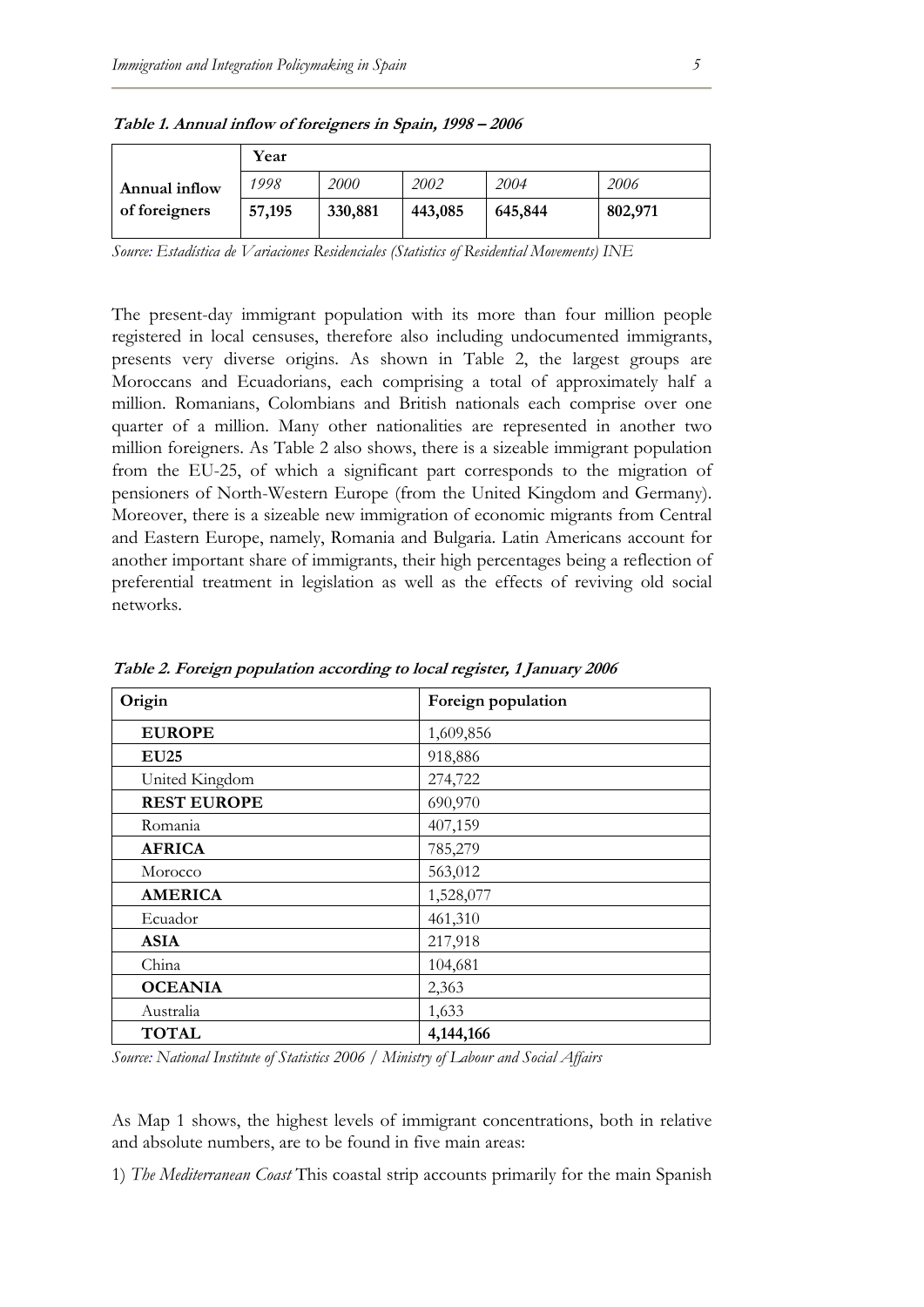tourist resorts and attracts a diverse flow of well-off sunbelt immigrants from EU countries as well as economic migrants from low-wage countries. Secondly, the area includes some of the most populated and economically dynamic areas in terms of industry and services, such as Barcelona, Valencia, Alicante and Tarragona. Thirdly, some of the most intensive export-oriented agricultural areas (headed by Murcia and Almeria) are also to be found in this area.

2) *The Balearic Islands and the Canary Islands* These islands constitute the main point of attraction for foreigners coming from Northern and Western European, including retirees, business people and working students.

3) *The Madrid Metropolitan Area* The capital of Spain and its surrounds is the country's most populated territory, where the service sector and the construction industry have generated an increasing demand for immigrant labour.

4) *The Ebro River Valley* Foreign labour migrants are attracted to this region because of it wine production and a diversity of fruits crops, together with a growing industrial and service sector.

5) *Western and South-Western Spain's agricultural enclaves* Foreign labour migrants are attracted to these spots by their agricultural prospects. Favourite destinations are Huelva, for its strawberries fields, and Cáceres, for its tobacco fields. Leon's mining industry also attracts immigrants, particularly those from Africa and Eastern Europe (Morén-Alegret & Solana 2004).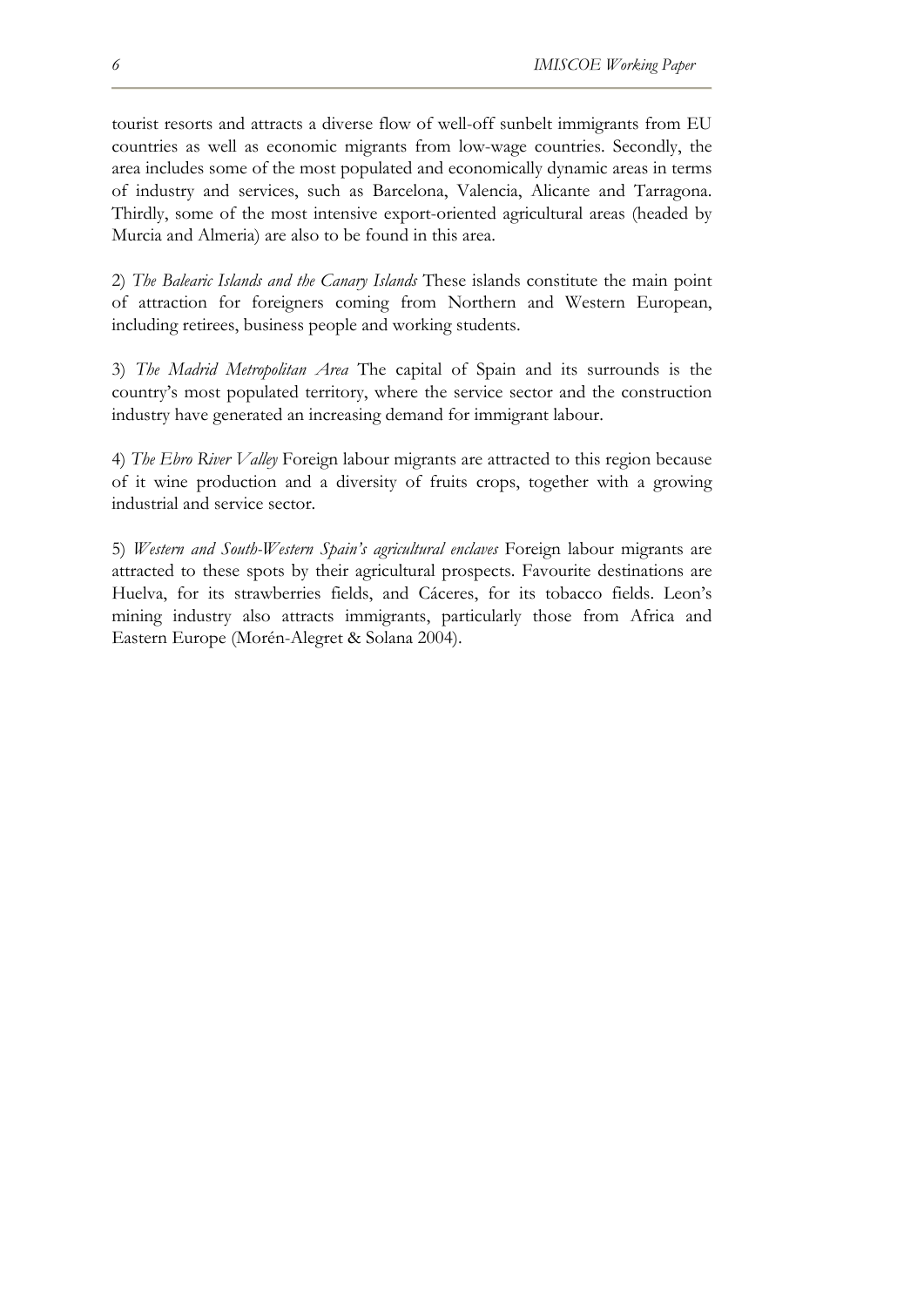

**Map 1. Residence permit-holding foreigners in Spain according to province, 31 December 2006** 

*Source: Ministry of Labour and Social Affairs / Statistical Yearbook of Immigration 2006* 

#### **3. Legal framework and the evolution of migration and integration policies**

From a legal perspective, the evolution of Spanish immigration and integration policies can be divided into three different phases, each corresponding to major legislative events. Running from the mid-1980s until the early 1990s, the initial period produced a first generation of laws on immigration, including the first Foreigners Law. Covering most of the 1990s, the second phase witnessed the birth of the next generation of immigration laws and the simultaneous adoption of the first policies on immigrant social integration. Finally, 1999 onwards marks a third phase that has brought about significant changes to the Foreigners Law, as well as ushered in a new turn in integration policies.

 Taking chronological stock of policies on immigration and integration within a three-generational framework allows us to contextualise them within different historical and political moments. However, grouping policies in phases for the sake of theoretical comparison does not deny the continuity that runs throughout the core of the legal system, particularly in immigration policies. Although political majorities of every era have inspired either more progressive or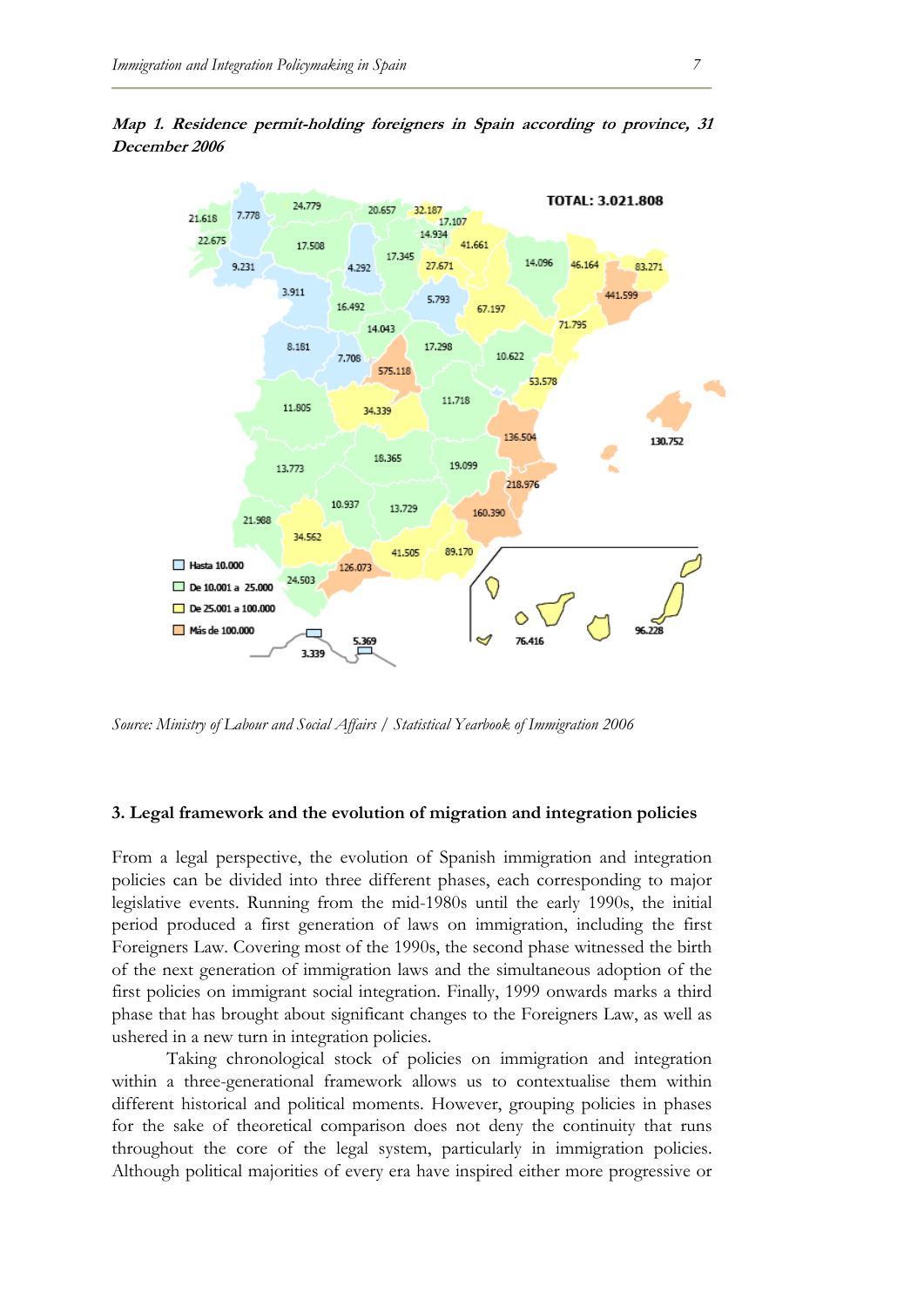more conservative tendencies, the main guiding principles of immigration legislation have remained pretty near to those promulgated by first regulations. The number of regulations and the sheer volume of the main legal texts have increased though. Such substantial continuity cannot be presumed, however, in the field of integration policies. These emerged only in what we above defined as the second phase of national policies, and they changed significantly in later phases. Thus, the first general trend to be noted is that immigration policies in which central state institutions are the exclusive actors show much more continuity than integration policies whose design and development is influenced by many more actors and stakeholders at different levels of society.

 To reiterate, Spain had primarily been an emigration country and only in the mid-1980s did its reversal of migration patterns became visible. In 1986, the number of Spanish returnees from abroad was for the first time higher than the number of Spanish emigrants. In that same year, the number of foreign immigrants was still growing, though it remained low, at a level just below 300,000 (Watts 1998: 658, 661). It was during the year before, in 1985, that the first Foreigners Law<sup>[4](#page-8-0)</sup> was passed in Spain. The way these events played out indicates that Spain's full incorporation into the European Communities (in 1986) was a more important factor for the introduction of the law than were any immigration statistics.

 Although the main aim of this first substantial regulation was to build a framework for legal support and to specify conditions of stay for foreigners in Spain, it also introduced opportunities to restrict entrance. Moreover, granting residence permits on a one-year basis encouraged the notion of temporariness to predominate policies. In view of the earlier absence of a comprehensive immigration and integration policy at Spain's central level, this law was a relative novelty. This marked the birth of the first generation of legislation.

 The 1985 Foreigners Law, however, was not the first regulation to be born to this generation. In fact, it was preceded by other related pieces of legislation that were developed in unison and had a bearing on Spain's inclusion in the European Community. Thus, the Law on Asylum<sup>[5](#page-8-1)</sup> was passed in 1984 and its implementing regulation<sup>[6](#page-8-2)</sup> in 1985. The Foreigners Law would also be developed through the corresponding developing regulation in 1986.<sup>[7](#page-8-3)</sup> In addition, the Royal Decree of 19[8](#page-8-4)6<sup>8</sup> regulated the situation of European Economic Community state citizens (a 'European' citizenship, *per se*, did not exist at that time). To get a complete view on the legal framework of immigration policies, two important Constitutional Court rules must be cited. The first is judgement number 107/1[9](#page-8-5)84.<sup>9</sup> This ruling, issued prior to the approval of the Foreigners Law, had already clarified the basic rights that would or would not be enjoyed by foreigners, according to the new constitutional system. As such, the Constitutional Court established three different

<span id="page-8-0"></span><sup>4</sup> Ley 7/1985, Orgánica de Derechos y Libertades de los Extranjeros en España (Organic Law of Rights and Freedoms of Foreigners in Spain) of 1 July 1985. 5 Ley 5/1984, Reguladora del Derecho de Asilo y de la Condición de Refugiado (Law Regulating

<span id="page-8-1"></span>the Right to Asylum and the Condition of the Refugee) of 26 March 1984.<br><sup>6</sup> Reglamentos de desarrollo. A *regulation* is a form of secondary legislation which is used to

<span id="page-8-2"></span>implement a primary piece of legislation appropriately. 7 Royal Decree 19 November1986.

<span id="page-8-3"></span>

<span id="page-8-4"></span><sup>8</sup> Real Decreto 766/1992, Sobre Entrada y Permanencia en España de Nacionales de Estados Miembros de las Comunidades Europeas (Royal Decree on Entry and Residence of Citizens of the Member States of the European Communities) of 26 June 1986.

<span id="page-8-5"></span><sup>9</sup> Judgment of the Constitutional Court of 23 November 1984.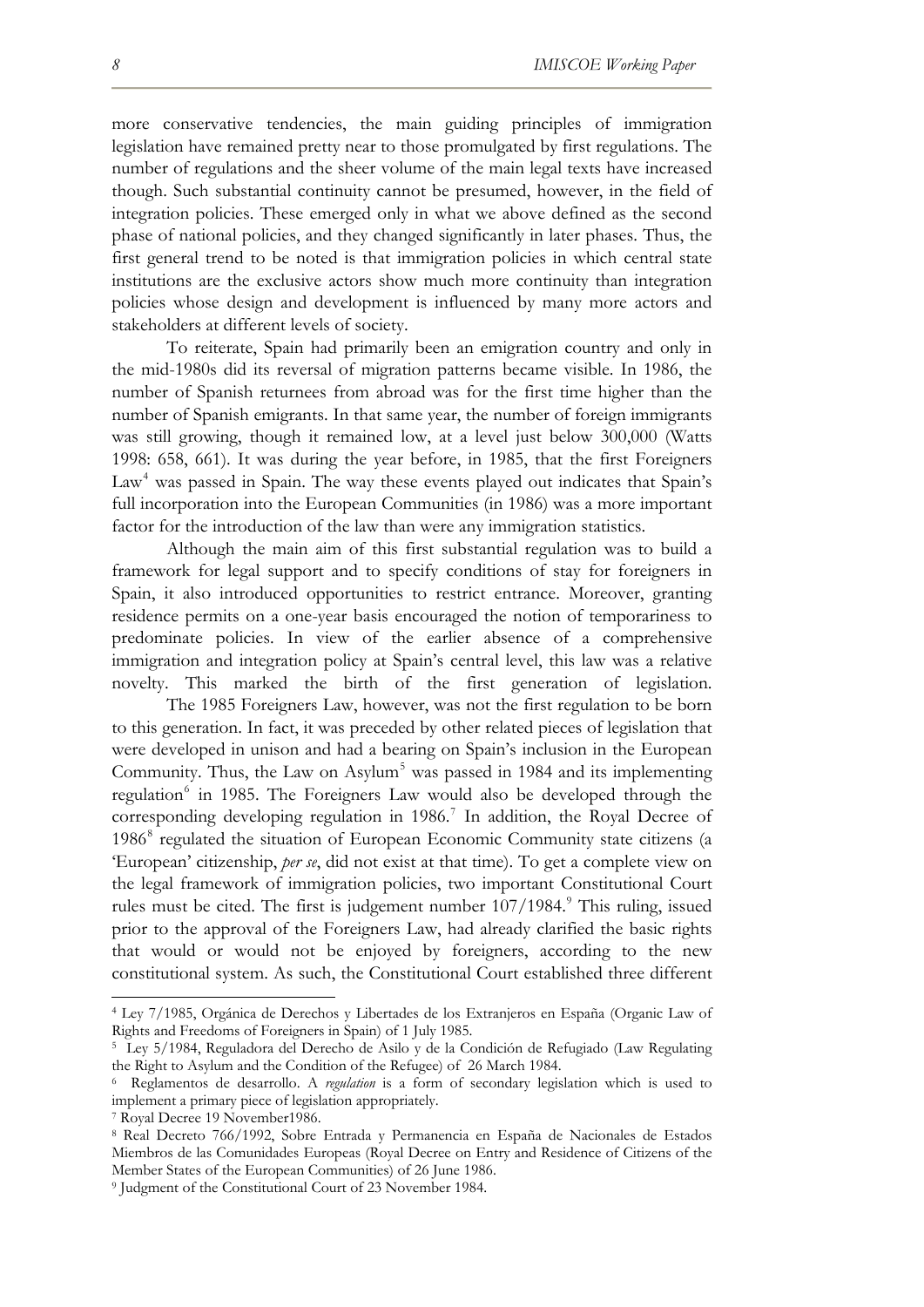groups of rights, with the recognition that foreigners could be entitled to enjoy two of them, under different conditions.

 According to the court, a first set of fundamental rights had to be equally recognised for everybody, including foreigners regardless of their legal situation in the country. These included basic rights such as the right to life, freedom of expression and judicial guarantees, among others. By contrast, most so-called political rights (the right to vote or to participate directly in public affairs and responsibilities) were not applicable to foreigners. Article 13.2 of Spain's Constitution prohibits such possibilities (the only exception being the right to vote in local elections if there is a reciprocity agreement with a foreign resident's home country). The remaining rights recognised in Title I of the Spanish Constitution may be extended to foreigners depending on their legal situation in Spain, and according to what has been established in the Foreigners Law. This conditionality also applies to differences in how legislation can regulate the concrete implementation of these rights in the cases of foreign inhabitants. This early Constitutional Court ruling of 1984 would later have an obvious influence on the drafting of the aforementioned legislation. The second important Constitutional Court judgement is classified as number  $115/1987$ .<sup>10</sup> This judgement was provoked by the national ombudsman, finding that some articles of the 1985 Foreigners Law, such as those regarding the right to form associations and the right to demonstrate, $^{11}$  $^{11}$  $^{11}$  did not conform with the 1978 Spanish Constitution. The Constitutional Court ruled partially in favour of the ombudsman's position and, as a result, some specific paragraphs of the law were declared void.

 As for Spanish nationality law, many of the country's constitutions included the basic regulations of naturalisation during the  $19<sup>th</sup>$  century. From the  $20<sup>th</sup>$ century up until the present-day, however, the main bulk of this legislation has been incorporated into the civil code. Reflecting the legacy of emigration tradition in Spanish society, the criterion for nationality assignation is more an *ius sanguinis* model than an *ius soli* one. Moreover, in Spanish legal tradition, the terms 'nationality' and 'citizenship' are mostly synonymous. According to the regulation in force, foreigners can acquire Spanish nationality by residing legally in the country for a continuous period of ten years. This being a general rule, some exceptions are also accommodated. For example, only a two-year legal residence is required to acquire Spanish nationality by nationals from Brazil, Andorra, Portugal and former Spanish colonies (apart from the Western Sahara and Morocco), as well as descendents of Spanish Sephardic Jews. A significant number of immigrants who arrived in Spain within the last ten to fifteen years have become Spanish nationals; those of Latin American origin are among the highest-ranking numbers. This practice works to minimise the total number of foreigners reflected in the statistics. Many immigrants see naturalisation as the definitive solution to their legal situation and, as it stands now, there have been no major changes to the legal framework for naturalisation.<sup>[12](#page-9-2)</sup>

<span id="page-9-1"></span><span id="page-9-0"></span><sup>&</sup>lt;sup>10</sup> Judgment of the Constitutional Court of 7 July 1987.<br><sup>11</sup> Although there was no general prohibition, the exertion of these rights by foreigners needed prior authorisation by public authorities. This provoked a *de facto* limitation on the right of association as well as the right to meet.

<span id="page-9-2"></span><sup>&</sup>lt;sup>12</sup> The main modification took place in 2002, having been approved to protect the interests of descendents of former generations of Spanish emigrants. Its aim was to more easily secure the opportunity for such individuals to obtain or recuperate their Spanish nationality, though it did not,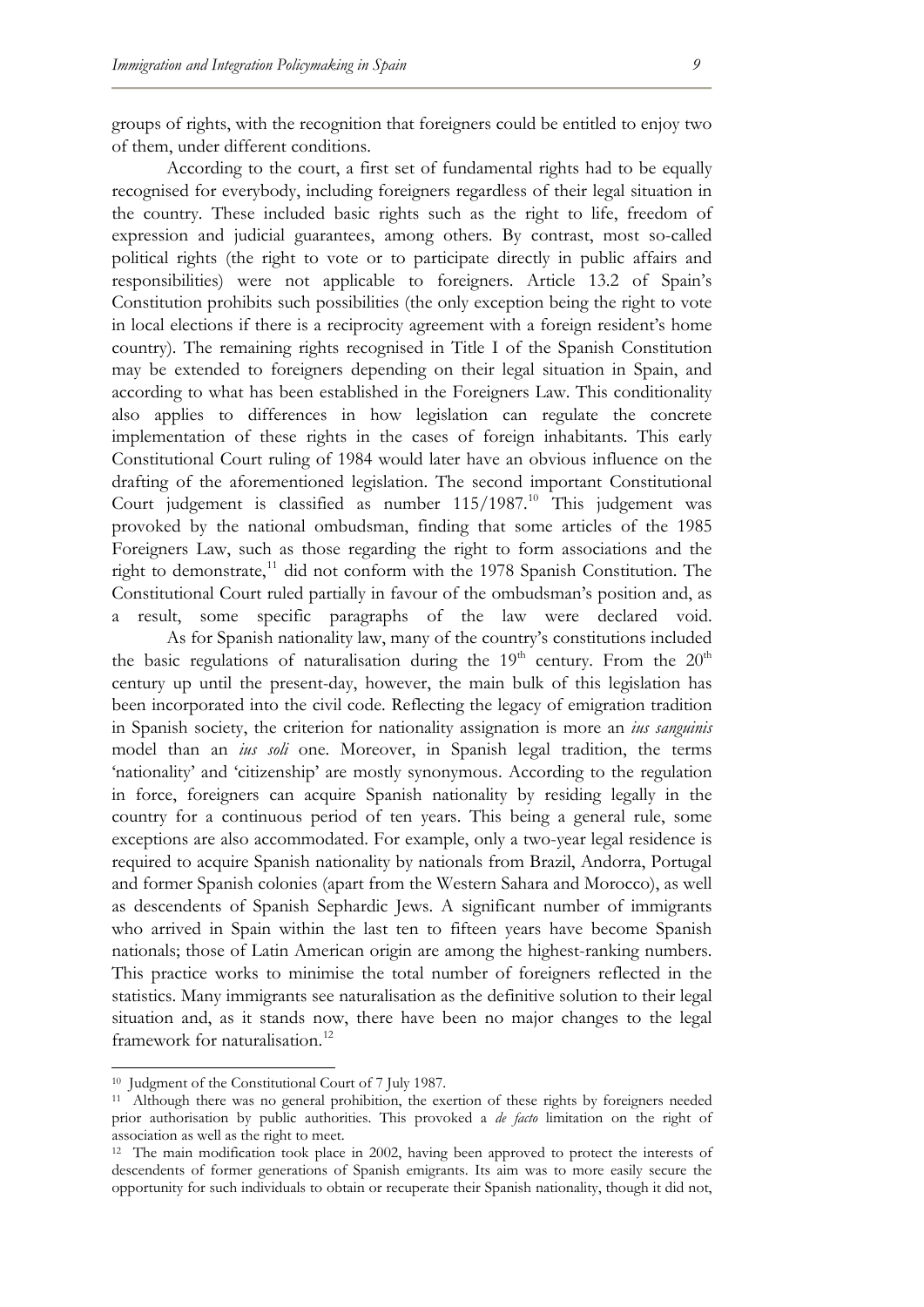As a whole, this bundle of first-generation legislation puts clear-cut emphasis on the control of immigration flows and the regulation of formal requirements for foreigners to enter and stay in Spain. After 1985, most foreigners were obliged to conform to new, concrete legal stipulations, and the illegal presence of immigrants became a reality. Beyond this general rule, both European Community citizens and asylum seekers enjoyed a privileged status provided for in specific pieces of legislation. The privileges of asylum provoked a flow of applications from certain groups of immigrants. However, within a few years, the restrictive interpretation of the asylum regulations followed by national authorities curbed this tendency.

 A significant shift in migration policies can be identified around 1990. On 26 June, the United Left  $(IU)^{13}$  $(IU)^{13}$  $(IU)^{13}$  parliamentary group submitted a motion to the Congress of Deputies asking for regularisation of those undocumented foreigners who had resided and worked in Spain for some period of time. This motion pleaded the right for families to reunite and requested preparation of a draft immigration bill to help realise the right. It also urged the government to prepare a report on the situation of foreign immigrants in Spain. The ensuing political discussion thus introduced significant elements of integration policies into the discussion. In office at the time, the Socialist Party  $(PSOE)^{14}$  $(PSOE)^{14}$  $(PSOE)^{14}$  responded by conveying a communication to Parliament regarding the situation of foreigners and supplying basic policy guidelines. On 13 March 1991, almost all parliamentary groups agreed on a resolution urging the government to organise a regularisation process and to adopt more legislative and/or administrative integration measures that would complement the existing framework. The consequence of this resolution was an extraordinary regularisation procedure, which was instated the following summer. With enthusiastic collaboration by most relevant social actors, the government received approximately 120,000 applications of undocumented immigrants. Most of these applications led to residence permits.

 After the EU treaty entered into force in 1994 the Law on Asylum was substantially modified<sup>[15](#page-10-2)</sup> and, in 1995, its implementing regulation was also adapted to the new demands of European inter-governmental agreements in the field.<sup>[16](#page-10-3)</sup> A restrictive view of asylum was thus instated and, since then, foreign immigrants have hardly used asylum to enter Spain. This wave of changes did not alter the 1985 Foreigners Law, though it did significantly change its developing regulation, which was derogated and substituted by a new text in  $1996$ .<sup>[17](#page-10-4)</sup> Following the main concerns expressed in previous years in both Parliament and in the public debate, the new 1996 Royal Decree focused on the social integration of immigrants. This meant it included more specific regulations about family reunification procedures, unaccompanied minor immigrants and some basic social rights. Furthermore, the new developing regulation permitted another regularisation process for undocumented foreigners.

 All such changes, however, were still part of a legislation that basically aimed at immigration control and management. And the introduction of an annual

in effect, affect the situation of foreign immigrants. A number of minor amendments in the same direction have taken place, for instance, in 1995. 13 Izquierda Unida.

<span id="page-10-1"></span><span id="page-10-0"></span><sup>14</sup> Partido Socialista Obrero Español.

<span id="page-10-2"></span><sup>15</sup> Law 9/1994 of 19 May 1994.

<span id="page-10-3"></span><sup>16</sup> Royal Decree 203/1995 of 10 February 1995.

<span id="page-10-4"></span><sup>17</sup> Royal Decree 155/1996 of 2 February 1996.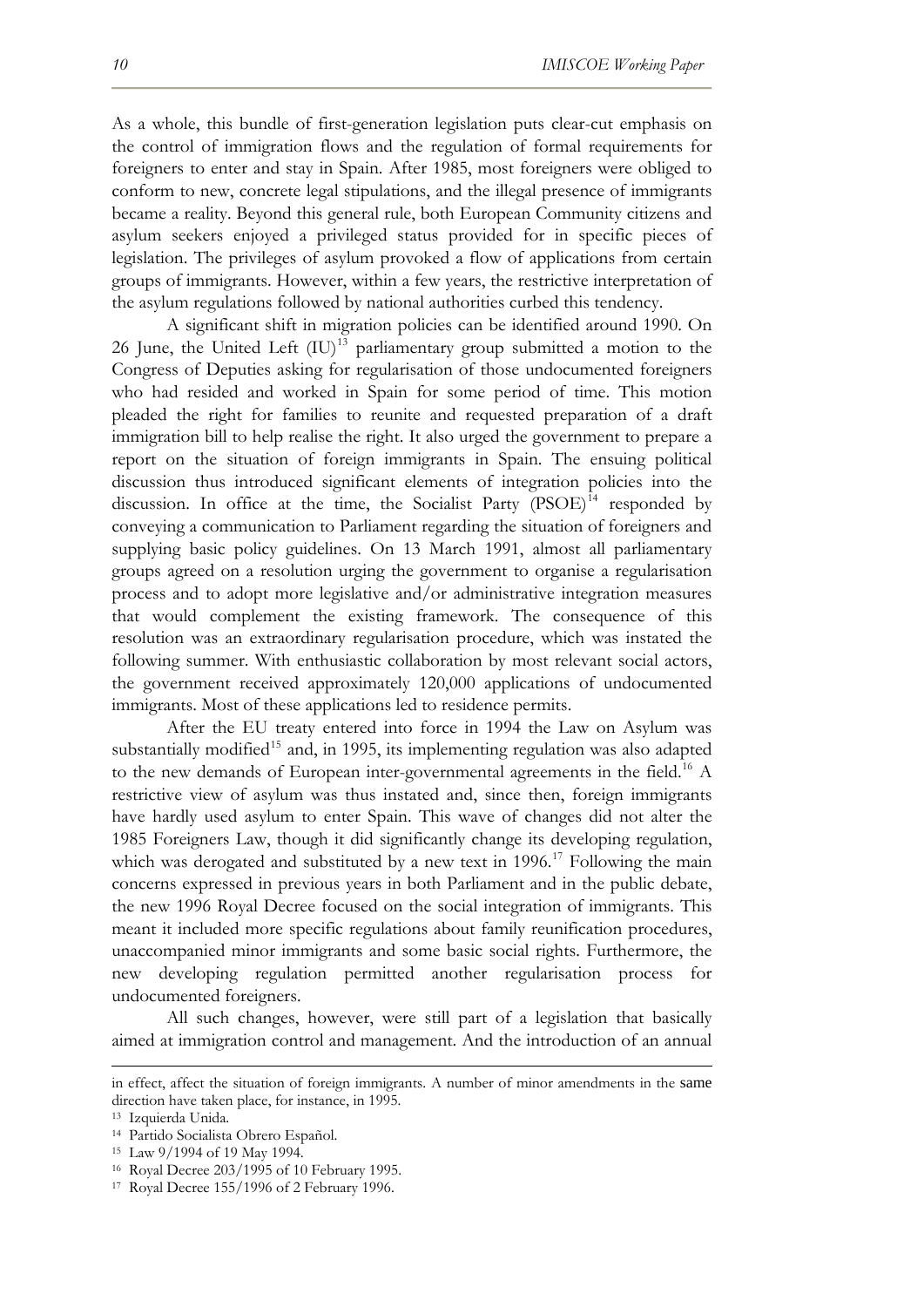quota or contingent system from 1993 onwards testifies to this. In practice, however, a very specific relation developed in this period between regularisations, on the one hand, and the annual quota, on the other; the regularisations seemed to fill the largest part of the quota.

 What did change in this period was the very fact that integration had arisen as an issue in legislation and policy. Apart from the social aspects that were introduced in 1996's new developing regulation of the Foreigners Law, mentioned above, three major steps were taken in this respect. First, the central government started to look at immigration as more than a mere trans-border flow. As such, integration policies were for the first time considered and, in 1994, a national strategy was drafted. This was known as the Plan on Social Integration of Immigrants. With the benefit of hindsight, the document can hardly be considered influential; however, it was still an important hallmark of the new field of integration policy. Parallel to this plan, two instruments were created to assist the development of social integration policies: the Forum on the Social Integration of Immigrants,<sup>[18](#page-11-0)</sup> (from herein simply referred to as the Forum) and the Permanent Observatory on Immigration (OPI).<sup>[19](#page-11-1)</sup> The Forum<sup>[20](#page-11-2)</sup> is the supreme government's consulting body on immigration and integration policies. It comprises representatives of the public sector and social organisations involved in the field, as well as immigrant associations. Although, in the beginning, the Forum lacked support from the ministries, besides those of Labour and Social Affairs, its position was subsequently consolidated to ensure participation by all relevant ministries and institutions in its functioning. OPI was developed as a tool to monitor immigration and integration and, on the basis of such analysis, suggest policies.

 The introduction of integration policies in this period added to the complexity of relations between the different levels of governance in Spain. Immigration policies remained the exclusive competence of the central institutions. This decision was made in accordance with Article 149.1.2 of the 1978 Spanish Constitution, which stated that all legislative and executive powers related to immigration, asylum, nationality, passports, borders and aliens are the sole responsibility of the national parliament and government. On the flipside, the system generated by the autonomous communities established a distribution of responsibilities in which the regional governments were responsible for all key policy vis-à-vis the accommodation of immigrants.<sup>[21](#page-11-3)</sup> This came as the result of transferring responsibilities from central to regional administrations.<sup>[22](#page-11-4)</sup> Thus, autonomous communities and municipalities had begun endeavouring to manage immigrant integration through their policies in matters such as social welfare, education, health and housing. Later on, they began to formulate 'immigration plans', referring mainly to certain aspects of integration. As section 5 shows, in various places such bottom-up initiatives had various contents and forms.

 The third phase in the development of legislative initiatives dealing with immigration started in 1999. The beginning of this period was marked by political

<span id="page-11-0"></span><sup>18</sup> Foro para la Integración Social de los Inmigrantes.

<span id="page-11-1"></span><sup>19</sup> Observatorio Permanente de la Inmigración.

<span id="page-11-2"></span><sup>20</sup> The Forum's current status is regulated in Royal Decree 367/2001 of 4 April 2001.

<span id="page-11-3"></span><sup>&</sup>lt;sup>21</sup> The national policies for integration (GRECO (2000) and PECI (2006)) have institutionalised a *de facto* distribution of tasks. 22 Some of these responsibilities are shared with the local administrations.

<span id="page-11-4"></span>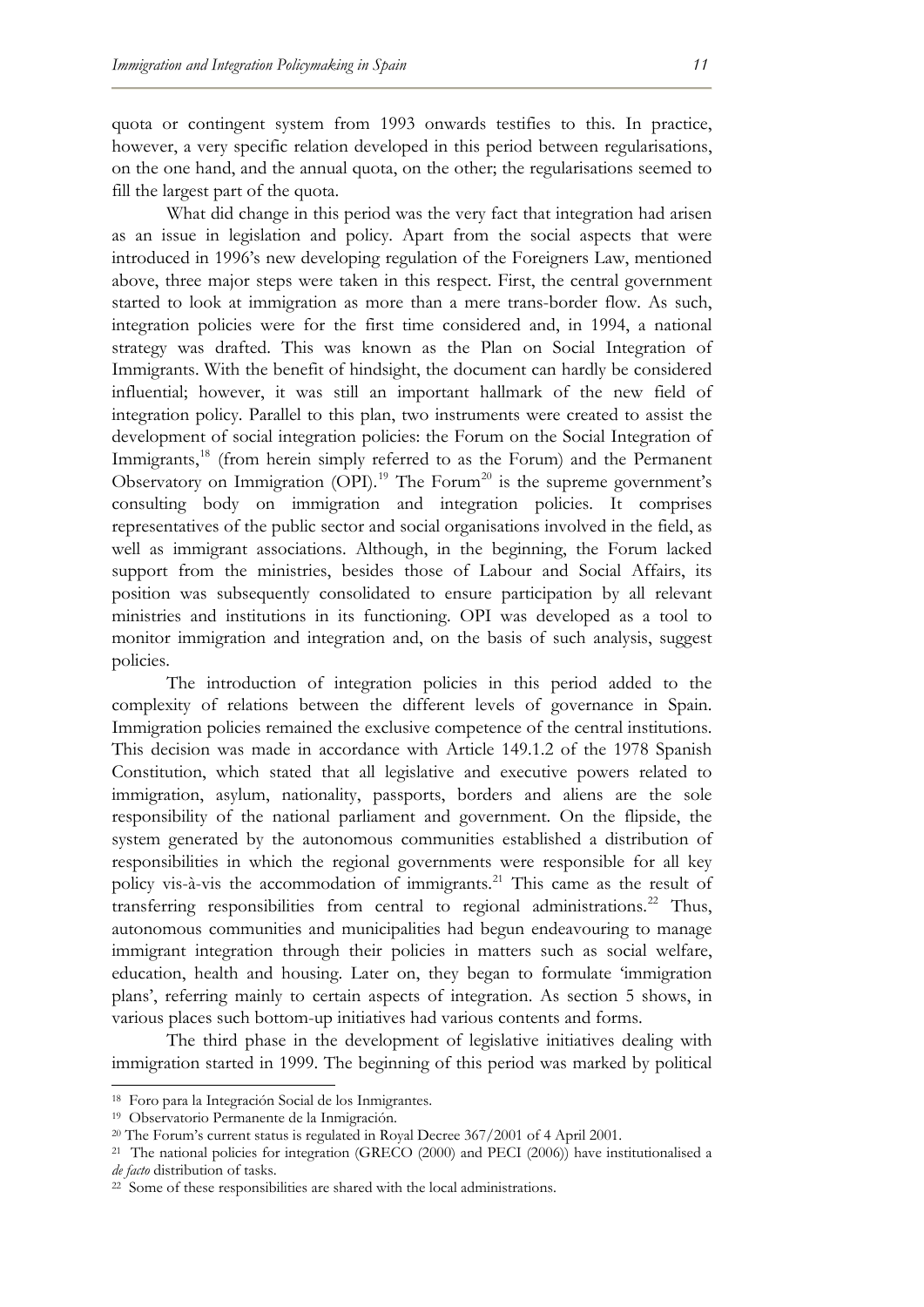turmoil and changes in government. What emerged was a long social debate and resounding consensus among political parties that the 1985 Foreigners Law needed be adapted in view of Spain's increasing rate of immigration. A second Foreigners Law, passed by Spanish Parliament at the end of  $1999,^{23}$  $1999,^{23}$  $1999,^{23}$  was seen by many as a positive turning point. Although it did not contain very substantial modifications, it intended to change how the quota functioned in order to effect its instrumentation for labour market policy and new entry, rather than regularisations. From the social perspective, the new law recognised a significant number of immigrant rights, including clear provisions favouring individuals in an illegal situation. Thus, basic social aspects such as access to education, public health, social benefits and assistance were guaranteed to all those foreigners residing *de facto* in any municipality. Furthermore, legal residents enjoyed a substantial number of additional rights. This second Foreigners Law entered into force in 2000.

 Nevertheless, the political consensus on this new law was not shared by the conservative People's Party  $(PP)$ .<sup>[24](#page-12-1)</sup> The PP argued that this new legislation provided few possibilities to fight undocumented immigration to Spain and conceded too many rights to undocumented foreigners. Thus, after the PP had won the national 2000 elections in an absolute majority and again came into power,[25](#page-12-2) its recently elected conservative government showed no intention of drafting the developing regulation of the new 1999 law. In fact, it came with a significantly modified law that was accepted with the help of the PP's overwhelming majority in December 2000.<sup>[26](#page-12-3)</sup> This new law took three divergent directions. Firstly, legal provisions became more restrictive, and many fundamental rights were denied for immigrants without a residence permit. Granting resident permits to undocumented immigrants already residing in Spain was strongly restricted. Secondly, the whole regime of issuing sanctions against undocumented foreigners, or people collaborating with them, became much harsher both on paper and in procedure. Finally, the discretionary competence given to the government to develop the law's actual content was enormously expanded. On this basis, the government proceeded to pass an extensive reform of the developing regulation in  $2001^{27}$  $2001^{27}$  $2001^{27}$ 

 In 2000, the government approved a plan for integrating foreign immigrants called the Global Programme of Regulation and Coordination of Immigration in Spain (GRECO).<sup>[28](#page-12-5)</sup> This plan was primarily aligned with the restrictive policy reflected in the PP's Law of 2000. Having been based largely on the conception of temporary migration, it thus strongly emphasised return.

 Legislative reforms on immigration under the conservative government continued with November 2003's approval of a new set of modifications to the Foreigners Law.<sup>[29](#page-12-6)</sup> The new set contained concrete rules on sanctions, extended the scope of visa requirements and regulated – and widened – the opportunity to detain undocumented foreigners in specific centres. Both the legal reform of

<sup>&</sup>lt;sup>23</sup> Law 4/2000 of 11 January 2000.

<span id="page-12-1"></span><span id="page-12-0"></span><sup>&</sup>lt;sup>24</sup> Partido Popular.

<span id="page-12-2"></span><sup>&</sup>lt;sup>25</sup> From 1996 to 2000, the PP was in power with just a relative majority.

<span id="page-12-3"></span><sup>26</sup> Law 8/2000 of 22 December 2000.

<span id="page-12-4"></span><sup>27</sup> Royal Decree 864/2001 of 20 July 2001.

<span id="page-12-5"></span><sup>&</sup>lt;sup>28</sup> Programa Global de Regulación y Coordinación de la Inmigración en España. Its application spanned the period 2000-2004.

<span id="page-12-6"></span><sup>&</sup>lt;sup>2</sup> Law 14/2003 of 20 November 2003.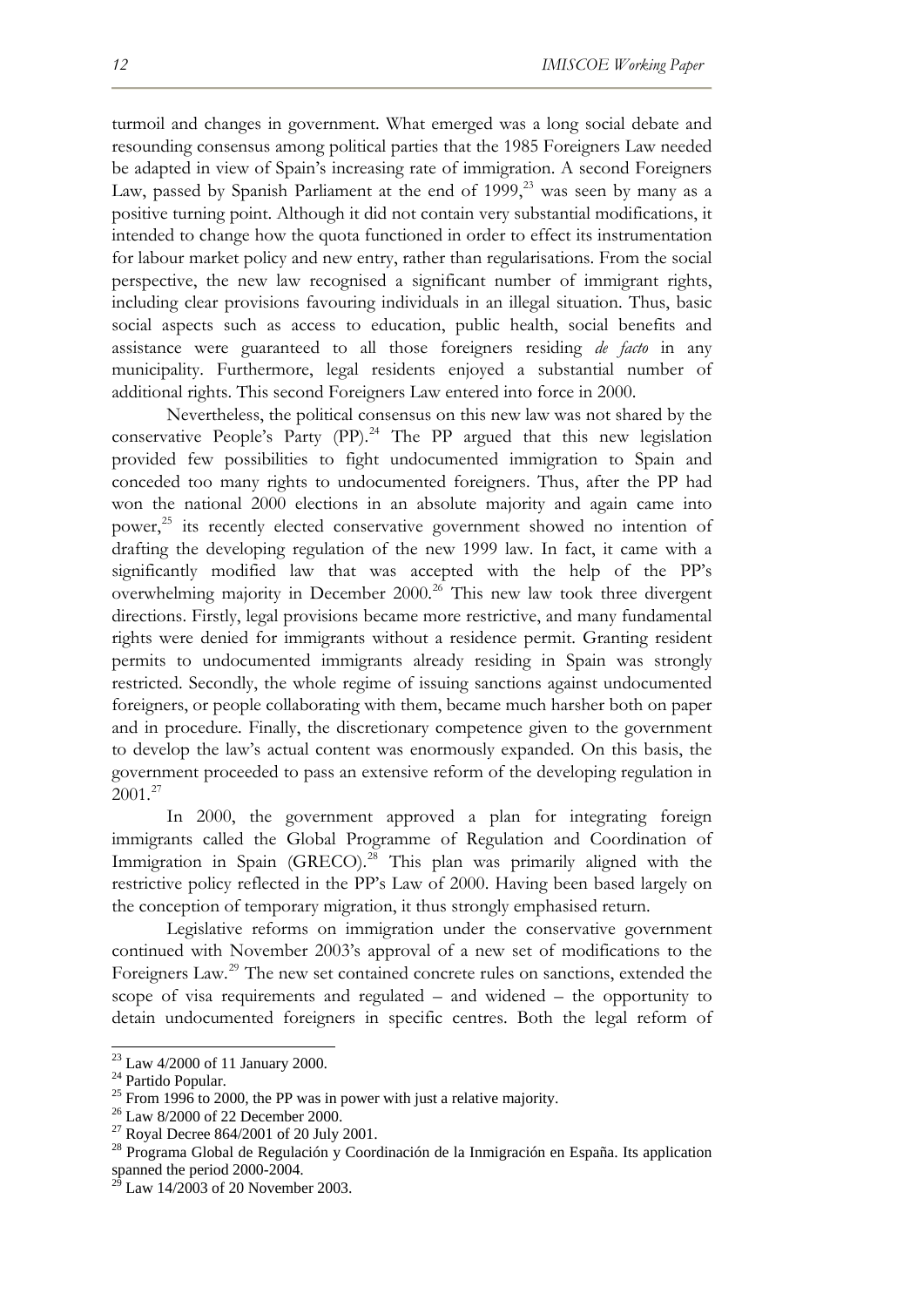December 2000 and the November 2003 Foreigners Law were challenged before the Constitutional Court for possible violations of fundamental immigrant rights. These appeals were instigated by declarations adopted by the Basque Parliament, and then followed by some other regional parliaments. While the second appeal against the November 2003 Foreigners Law is still pending, in November 2007, the Constitutional Court decided that some of the legal reform of December 2000 articles did indeed violate the fundamental rights of foreigners.<sup>[30](#page-13-0)</sup>

 The general elections of 2004 ushered in a leftwing parliamentary majority, a PSOE government and, in general, a new climate and a different configuration of actors in the field. A new developing regulation of the Foreigners Law was adopted in December 2004.<sup>[31](#page-13-1)</sup>

 The above-mentioned regional appeals bring to bare something that was less visible in the earlier Spanish legislative periods. Coming into focus in the third period was the insistence of regional authorities to influence policies at the national level. On the one hand, these initiatives expressed resistance by some autonomous communities against the restrictive policy implemented by the central government, especially during the years of the PP government (1996-2004). On the other hand, on the basis of their own policy initiatives in the field of integration within various regions (Catalonia, Valencia, Andalusia, Madrid, Navarra and the Basque Country), Catalonia and other regions claimed more executive powers. But it took until 2006, upon approval of a new version of Catalonia's statute of autonomy, to admit the formal participation of the autonomous community in the immigration process. The Catalonian track was subsequently followed by the amended Statute of Andalusia. Still, it should be noted, other autonomous communities have shown much less interest in sharing these powers with the state when amending their statutes (Santolaya 2007).

Since 2001, Spain has had a Higher Council on Immigration Policy.<sup>[32](#page-13-2)</sup> This body coordinates policies of the central and regional administrations, though its role has, so far, been only exercised to a limit.

 Immigration and integration policies in Spain thus follow relatively divergent ways. The competences of national, regional and local authorities are different, as are the ranges of actors involved and the subsequent development of policies over time. For this reason, it is productive to separately analyse the policies and their respective developments. In distinct sections below, we will nonetheless endeavour to indicate where the policy fields may touch and influence each other.

#### **4. Immigration policies and policymaking**

As stated above, the first generation of regulations dealing with immigration came about in the mid-1980s. Their emergence had more to do with Spain's imminent accession to the European Community than with the issue of immigration itself, which was at that time still at a low level. Basically, these laws and regulations introduced much of the instrumentation for regulation and control that was earlier

<sup>&</sup>lt;sup>30</sup> Judgment of the Constitutional Court of 7 November 2007.

<span id="page-13-1"></span><span id="page-13-0"></span> $31 \text{ Royal Decre } 2393/2004$  of 30 December 2004.<br> $32 \text{ Conseio Superior de Política de Immigración.}$ 

<span id="page-13-2"></span>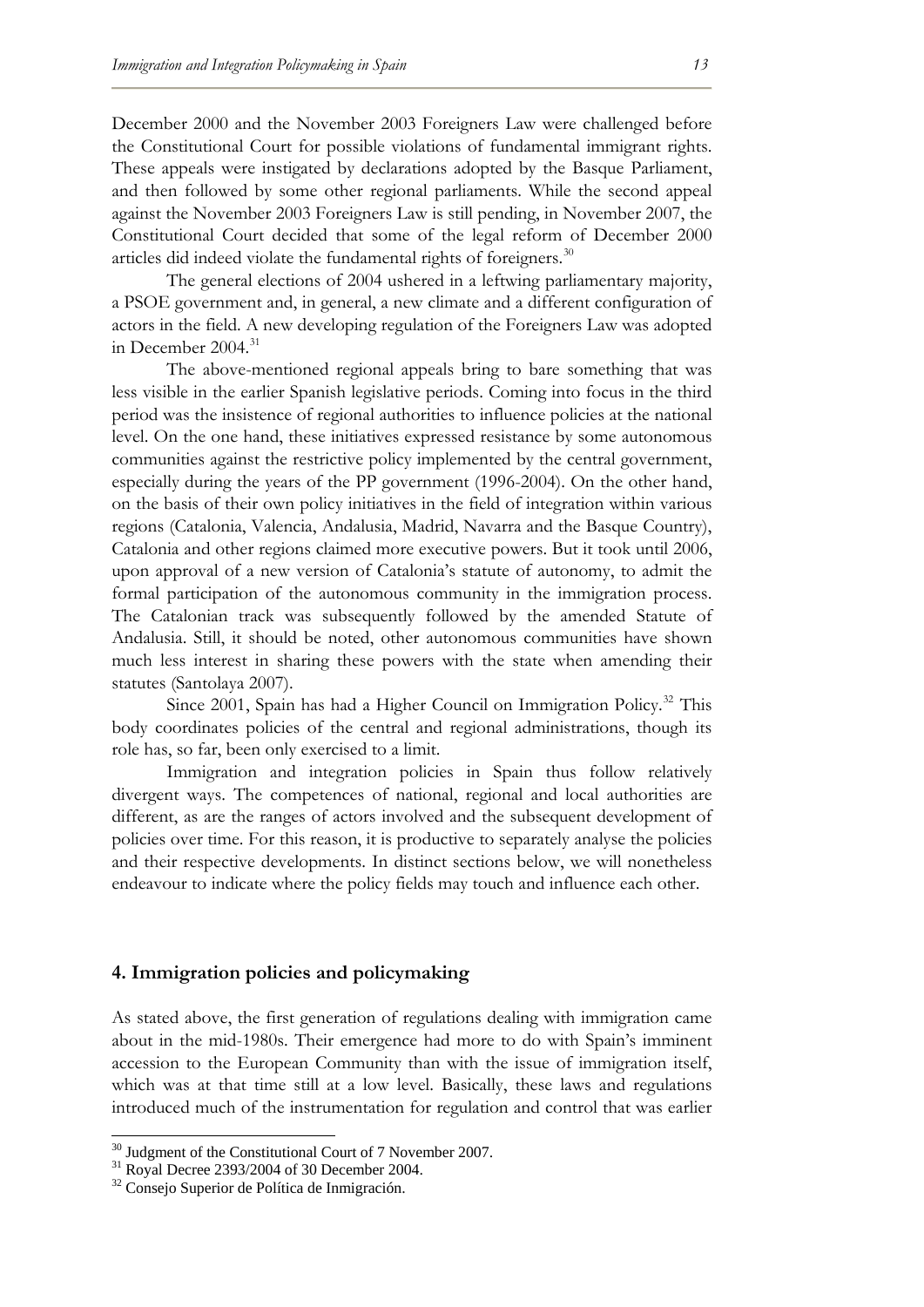developed in European Community countries in order to satisfy the European bodies. The background and timing of the immigration policy's institutionalisation explain how the first Foreigners Law (1985) was passed without amendment and with virtual unanimity. These factors also explain why there was hardly any involvement of social, civic or economic actors in the drafting of these immigration regulations, nor any significant reaction at the local or regional levels. In terms of policy effects, the Europeanisation of the first generation of migration regulations produced a permanent conflict between an externally induced restrictive policy and the economic situation in Spain, which was characterised in the 1990s and 2000s by an increasing demand for unskilled labour (Moreno Fuentes 2005: 110).

 Despite many changes in the law (in1985 and made twice in 2000) and the development of subsequent regulations (in 1991, 1996, 2001, 2003, 2004), Spain has never resolved the mismatch between its very restrictive entry policies and simultaneous labour demands. This has resulted in the emergence of an irregular immigration model (Izquierdo 2001) and the implementation of frequent regularisation measures endeavouring to surface the ever-growing stocks of irregular migrants. Moreover, very short-term residence permits and the fact that their prolongation is contingent on a formal work contract have led many regularised immigrants to fall back into irregularity.

 A crucial question that must be answered to understand the significance of immigration regulations and, particularly, their frequent changes is how these regulations have actually worked. To this end, we will focus not only on the formulation of measures, but specifically on their implementation and effects. Inasmuch as immigration policies remain the exclusive competence of the central government, analysing the formulation and implementation of entry and regularisation policies enables us to introduce two important nuances. First of all, in contrast to entry policies, regularisation programmes – which, in practice, have been the primary avenue for conferring legal status – have come as the result of bottom-up pressures exerted in great measure by social actors as well as by regional and local governments. In this regard, as we will see in the following section, their policymaking more closely resembles that of integration policies. Secondly, in terms of implementation, we have observed increasing participation, ever since 2000, by social actors (particularly employer organisations and trade unions), and a gradual decentralisation of administrative functions to regional and local governments. In the following paragraphs, we will separately analyse these two key elements of immigration policies.

## **Entry**

The Foreigners Law of 1985 (in force until 2000) maintained the previous policy's practice of submitting each labour migrant entry to administrative control. Employment of non-EU workers was only permitted if employers could demonstrate that they were unable to hire any otherwise suitable citizen or resident of the country. In terms of policymaking, this implied that the evaluation of labour needs was administrative rather than political. Since this evaluation was undertaken by local public employment offices, permission for the employment of foreign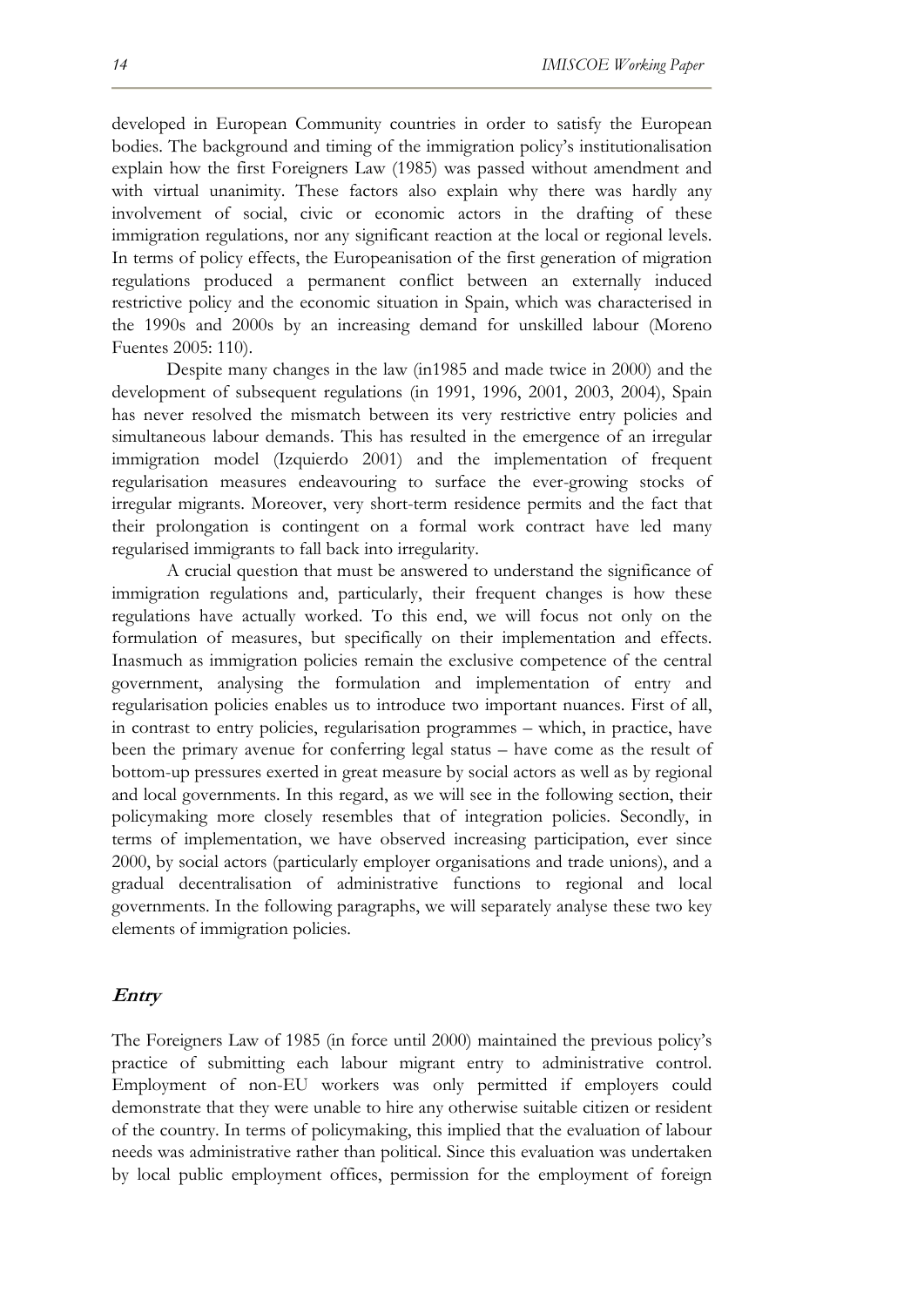workers depended on discretionary interpretations and practices of labour market tests. The absence of a political decision further implied that there was no judicial control on the implementation of entry policies. In terms of policy implementation and effects, this work permit policy (referred to as the general regime) obstructed legal entry in the following ways: 1) labour market tests were often conducted in a very restrictive manner; 2) there were no clear, objective criteria for admission, which meant employers were faced with excessive uncertainty when it came time to hire; 3) there were insufficient mechanisms to match labour demand with supply; 4) and even when work permit applications were approved, it took months before securing the actual document.

 In order to create new avenues for legal entry, in 1993, the Spanish government launched a quota system. The idea behind this second work permit system was to create a direct way to enter regularly into Spain without submitting individual applications to a test of the labour market. This was only possible in particular economic sectors that were determined annually by the government, and for a maximum number of applications. In contrast to the general regime, the quota system thus introduced a political evaluation of labour needs. However, in practice, this system functioned as a regularisation programme, as most applications were filed by irregular migrants already in the country. Once applications were approved, foreign workers went back to their country of origin (or to a Spanish consulate in Southern France), applied for a visa and then reentered into Spain as regular migrants. In contrast to a regularisation programme proper, prior residence was not needed, economic sectors were determined by the state and there was a limited number of annual applications.

 From 2000 to 2004, the rightwing government closed off the possibility of entry through the general regime. Although several court judgements deemed this illegal, therefore letting entry remain formally open, in practice, the general regime was no longer an option, as labour market tests were done in a very restrictive manner. In these four years, the government endeavoured to channel regular migration exclusively through the quota system. For this purpose, the quota system was modified in two different ways. First, in order to avoid the regularisation of irregular migrants through the quota system, job offers could only be made through anonymous recruitment. By signing bilateral agreements with countries such as Colombia, Morocco, Poland, Ecuador, the Dominican Republic and Romania, the selection process became the responsibility of the individual countries' governments. Second, to adapt the annual quota to the requirements of the labour market, included in the process were regional governments, employer organisations and trade unions who could help determine the number and characteristics of workers included under this system. In this system, employer organisations' and trade unions' estimations were evaluated at the provincial level by regional governments and then proposed for acceptance to the Ministry of Labour. In turn, the Ministry was responsible for the final decision after consultation with the Higher Council on Immigration Policy.

 At this point, it is important to note that the inclusion of regional governments in defining the annual quota indicated recognition of their role in the immigration policymaking process. In practice, however, regional governments had only rather limited influence. In many cases, regional governments chose for a zero quota or a very limited one at that (Catalonia was an exception), thereby requiring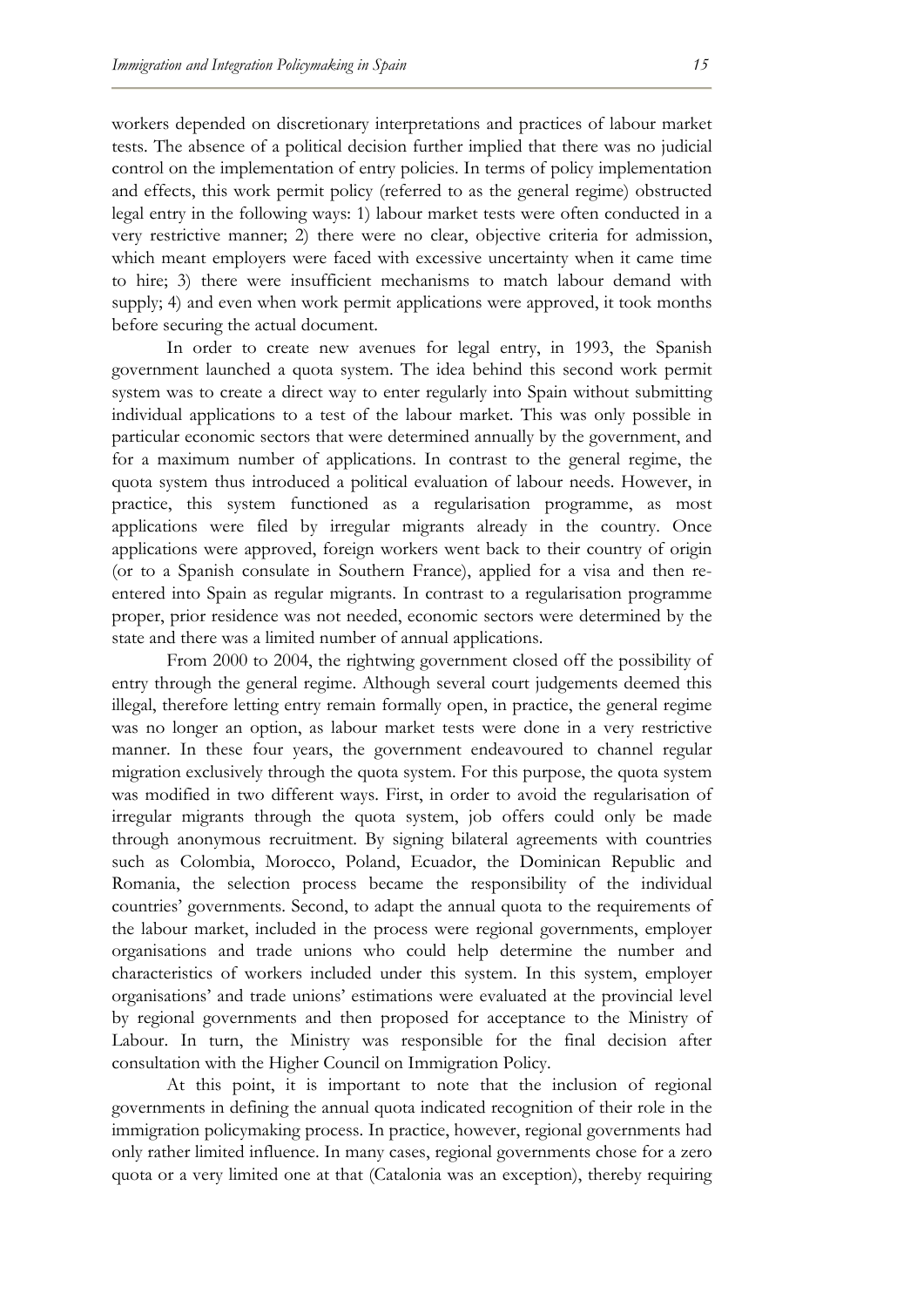the central government to re-evaluate its estimations (Roig Molés 2007: 292). By contrast, employer organisations and trade unions took on a fundamental role. While trade unions took rather restrictive positions, employer organisations defended higher quotas. However, annual quotas have been rather low. To explain this outcome, Roig Molés refers to the fact that many Spanish employers do not follow in a tradition of accounting for their future labour needs. Moreover, in many provinces, employer organisations do not represent the medium and small companies that have the highest demands for foreign workers (ibid.).

 Although proffered by subsequent governments as Spain's main channel for legal entry, the quota system has offered no more than  $20,000$  to  $40,000$  jobs per year. While the annual quota had always been rather limited, the number of employer applications registered through this system has further decreased. The outcomes may be explained by the rigidities imposed by the annual quota (as established by economic sector, job speciality and province), the limitations of the recruitment process (managed by the governments of countries of origin), and once again, excessively long administrative procedures.

 Given the limitations of the quota system, in 2004, with the PSOE again in power, the general regime was restored. The idea behind this decision was that those employers who wanted to hire a foreign worker in particular or who had not anticipated their labour needs in time to be accounted for in the quota system, would still have the opportunity to undertake nominative employment of foreign workers. From this point onwards, in order to facilitate procedures in those sectors with huge staff shortages, the Spanish government has issued a quarterly list of occupations in which nominative employment of foreign workers is permitted without first having to conduct a labour market test. The national employment office disseminates this list to the regional governments, where it is discussed at the regional level with employer organisations and trade unions. Ultimately, the list is approved in the Tripartite Labour Commission, which features representation by the Ministry of Labour, Spain's largest employer organisation (CEOE) and the two largest trade unions (CCOO, UGT).

 After more than twenty years of entry policies in Spain, policymaking has undergone its own distinct development. Parallel to the gradual deployment of a more comprehensive set of policies, there has been a shift from a policy based on discretionary, administrative evaluations of labour needs to a policy based on political decision-making. In the first phase, such decisions were made by the Spanish government alone and, from 2000 onwards, by the Spanish government along with regional governments, employer organisations and trade unions. Our first analysis of the attitudes of the different partners involved reveals that regional governments have not always been in favour of open-entry policies. Secondly, while employer organisations have commonly claimed less restrictive policies, their position has varied according to region and depending on whether medium and small companies were represented. Finally, trade unions have often been reluctant to an open-labour migration policy. While they have pushed for the legalisation of irregular migrants who are already present in the country, trade unions have had a much more restrictive position regarding the entrance of new migrants.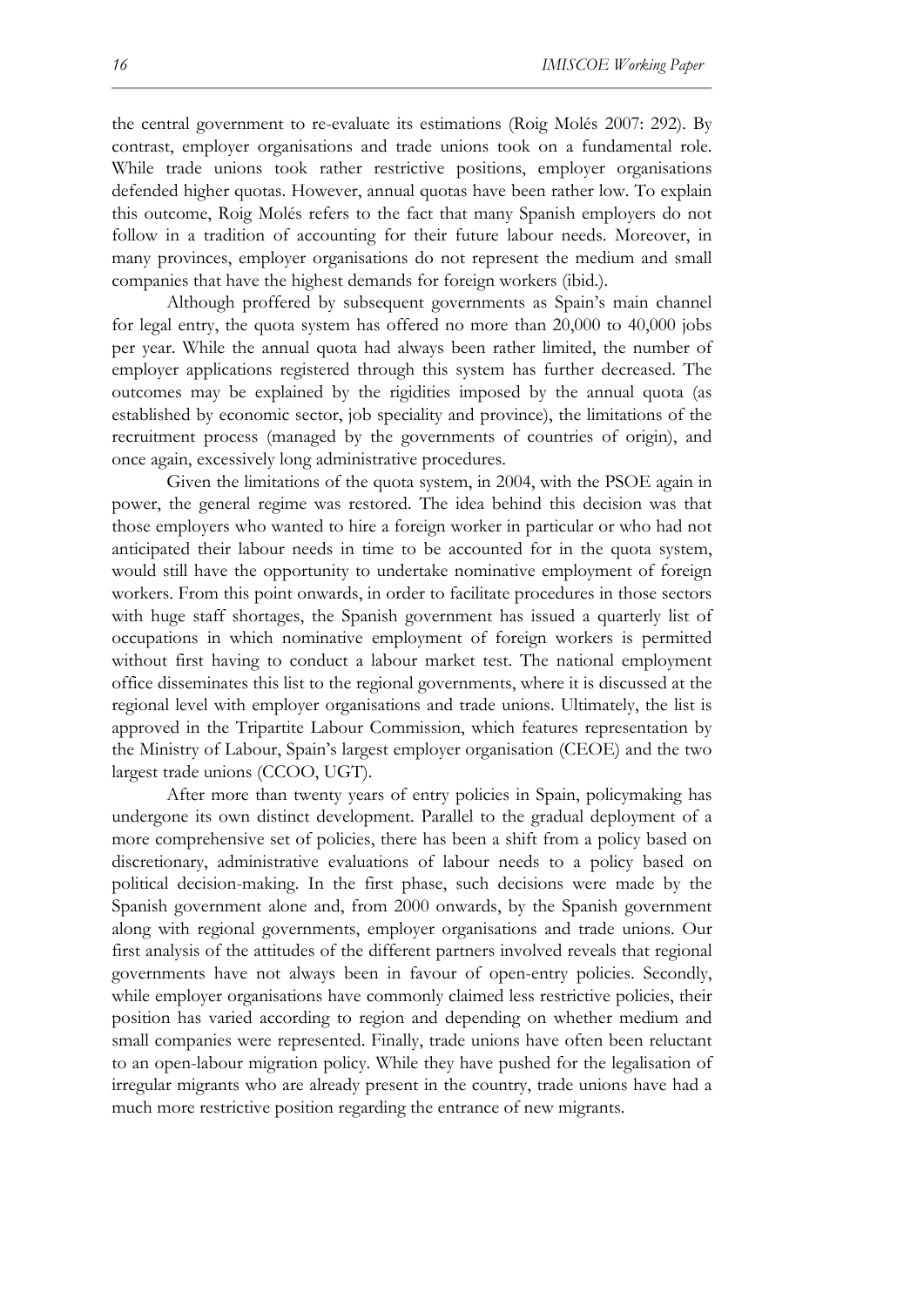### **Regularisation**

-

In view of how entrance has actually been regulated, it is no wonder that regularisations have constituted the primary avenue for conferring legal status in Spain. Concretely speaking, the easiest and most common way to obtain a legal status had been to enter with a tourist visa, work illegally for a while and then get regularised in one of the frequent regularisation programmes. Between 1985 and 2005, six exceptional regularisation processes were implemented in Spain (1986, 1991, 1996, 2000, 2001, 2005).[33](#page-17-0) Moreover, the general regime and, in particular, the quota system have actually functioned as regularisation programmes. Since 2004, individual regularisation (referred to as 'arraigo' – 'rooting' in English) has been possible once the migrant has lived in Spain for two years and has established a work relationship of at least one year (or three years and the prospect of entering into a work contract).

 The Spanish government has given different reasons for implementing extraordinary regularisation programmes. For one, the government launched different regularisation programmes to reduce the stocks of irregular migrants that had been generated through previous procedures before introducing a new immigration law or regulation (1986, 1996, 2000, 2005). Regularisation programmes also emerged in reaction to pressure by migrants and their supporters (e.g. protests in churches in 2001 and 2002). Moreover, the manifestation of particular events, as selected and amplified by the media, spurred on regularisation programmes. These events often called attention to the precariousness of life for irregular migrants, such as a traffic accident with Ecuadorian workers in 2001.<sup>[34](#page-17-1)</sup> In 1991 a regularisation programme was implemented in exchange for the introduction of a visa requirement for Moroccans. Finally, the government has also argued, most remarkably in 2005, that regularisation programmes were necessary in order to reduce the underground economy and therefore benefit both the migrant (by improving their working and living conditions) and Spanish society (through more taxes and social security contributions).

 Most regularisations required conditions of residency and work to be fulfilled. While residence was normally demonstrated through registration in the municipality (known as Padrón Municipal de Habitantes), in 2000 and 2001, passport entry stamps, boarding tickets, utility bills and other similar documents could also be used for this purpose. In 2005, following a number of demonstrations in Barcelona and Madrid, seven other documents (e.g. official health cards, expulsion orders, rejected registration applications, asylum applications) were also deemed applicable for registration 'by omission'. Labour requirements had also been instated through some regularisation programmes

<span id="page-17-0"></span><sup>&</sup>lt;sup>33</sup> The 1990s also saw specific regularisation programmes implemented to solve confrontational situations in the border cities of Ceuta and Melilla. These programmes permitted irregular migrants to get a one-year residence permit without having to undergo the standard process. In exchange, the government required active collaboration from NGOs who would see to it that immigrants could move to the peninsula. There they were to be granted some basic reception provisions, a gesture meant to counterbalance the negative impact of their irregular arrival. 34 On 3 January 2001 in the Murcian city of Lorca, twelve Ecuadorian migrants on their way to

<span id="page-17-1"></span>work were killed when their van was hit by a train. Widely covered by regional and national media, the event brought attention to the workers' living and labour conditions, thus publicising the precarious situation of many migrants in Spain.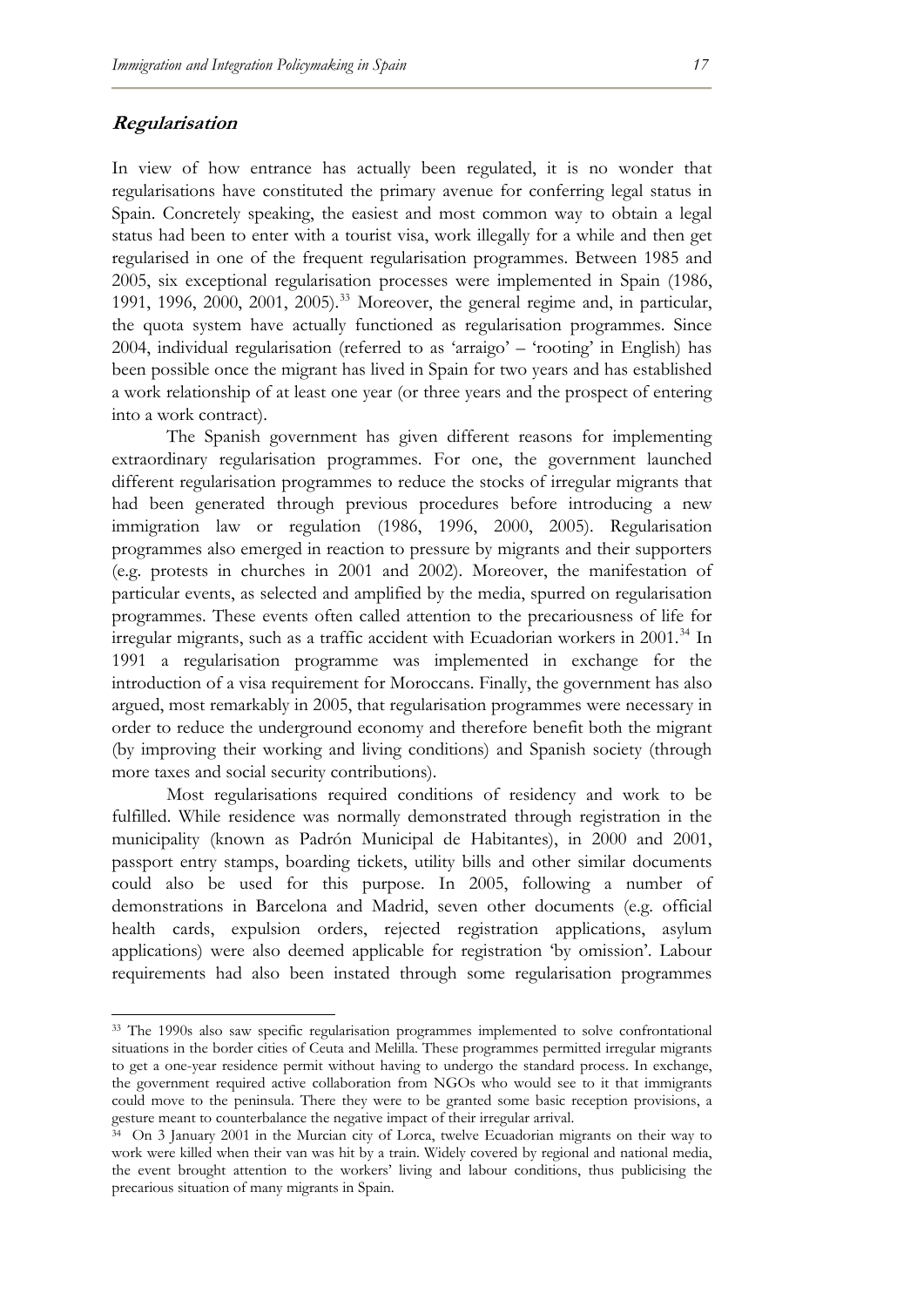(1986, 2000, 2005), which, in practice, meant that only workers in the formal economy got regularised. Particularly in the regularisation of 2005, eligibility was dependent on the prospect of a bona fide work contract of at least six months. Finally, in 1996, a special programme was launched to regularise those migrants who had fallen back into irregularity. In this case, potential regularised migrants had to prove that they had been in possession of an earlier residence or work permit.

 Although making immigration policies has always been the sole competence of the national authorities, regularisations may to a great extent be considered the product of bottom-up pressures. Concerned by the difficult situation of many irregular immigrants living in Spain, numerous NGOs, trade unions and other social activists have compelled governments to enforce such regularisations by, for example, exerting political pressure in Parliament. The underlying motivation for such petitions was to promote amnesty in the name of justice, but their effects were not always well considered nor was there always consensus on the ultimate goals at stake. In this regard, regularisations have often divided social movements. Depending on their expectations, immigrants themselves have cultivated a range of stances, from more moderate, collaboratively oriented positions to the more oppositional and radically defined. Meanwhile, in the minds of other social actors, regularisation is an issue with negative consequences, namely, diverting a significant amount of effort away from longterm strategies to immigration and integration policies.

 Employers have generally taken a favourable position vis-à-vis regularisation processes. Among smaller companies, especially, employers were grateful for the opportunity to regularise the situation of many of their already employed irregular immigrants. Following the trend throughout Europe, Spanish trade unions have expressed worry about the possible negative impact immigrant workers might have on wages and employment opportunities for native workers, but they – much more than other actors – have demonstrated a positive attitude towards immigration and immigrants (Watts 1998; Calavita 2003; Cachon & Valles 2003). Trade unions have extended their services to immigrant workers, basically regarding them as potential new members through which they can reinforce their social presence. This stance may have something to do with the fact that Spain's dominant trade unions have traditionally had a left-wing political orientation. At the same time, it is also plausible that the remarkable expansion of the Spanish economy during the last decade and the importance of the country's black economy have encouraged the positive attitude among trade unions.

 Finally, although some autonomous communities and municipalities have asked the central government to examine the prospect of opening regularisation processes, the role of regional and local authorities has been modest. Any participation on their part has mainly been motivated by the development of specific programmes for the social integration of immigrants, or as a result of pressure by social movements. Finally, since 2000, autonomous communities have been key actors in the implementation of regularisation programmes. While the gradual decentralisation of regularisation programmes increased the state's administrative response capacity, it also introduced important regional differences in the evaluation of applications (Ramos Gallarín & Bazaga Fernández 2002).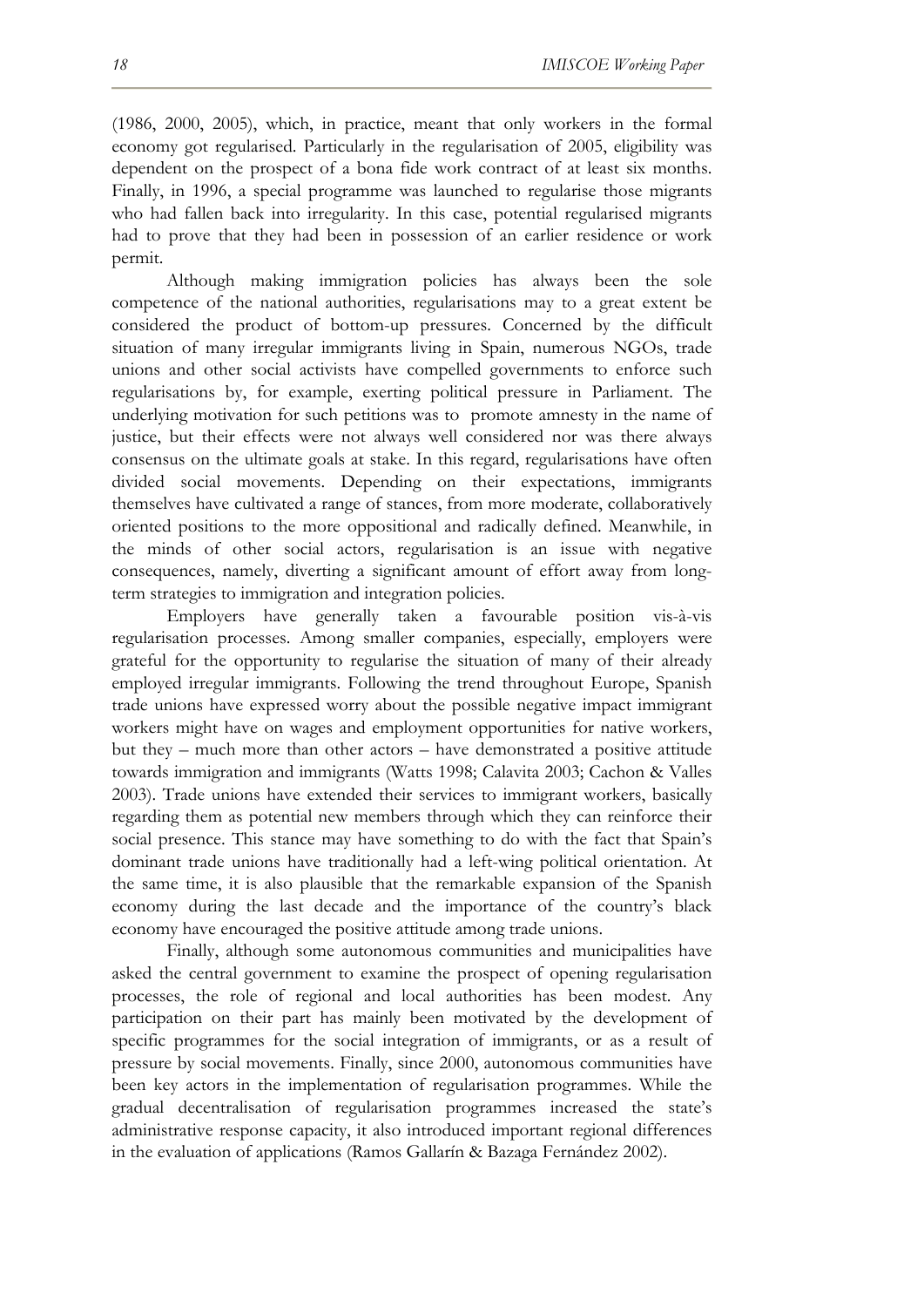#### **5. Integration policies and policymaking**

Telling the diffuse story of integration policymaking in Spain and the consequent involvement of different actors presents more challenges than describing immigration's well centralised policies. Giving due attention to the various dimensions at stake in this analysis, we will first make some general remarks on the policymaking process and then outline its mechanisms on three levels: the national; the local and regional; and from the perspective of non-governmental actors involved in both national and local policies.

 As already discussed, up until to 2004, policymaking efforts at the national level primarily focused on the immigration field. The elaboration of integration policies mostly occurred on the regional and local levels for three reasons. Firstly, until 2004, Spain's management of migration in many ways resembled the guestworker policies of Northern European states during the 1960s. Specifically, this means that a labour approach prevailed and the state's main preoccupation was immigration control and regulation, thereby relegating integration to take second place. At the national level, policymaking in formal governmental and parliamentary arenas had basically taken shape in negotiations of the Foreigners Law.

 Secondly, the sub-national level became the locus of integration policymaking as a consequence of the division of tasks between levels that the system of autonomous communities established. As we described in section 3, while the national government manages immigration, sub-national governments have the competence for promoting the accommodation of immigrants: regional and local governments are responsible for the policy measures involved in integration (health care, education, social assistance, labour and housing).<sup>[35](#page-19-0)</sup> The national policies for integration (GRECO (2000) and PECI (2006)) would later institutionalise the *de facto* distribution of responsibilities between territorial tiers. This division of work no doubt had consequences for policymaking, namely, the difficult coordination between administrations and the heterogeneity of policies and processes.

 More than anything else, this distribution of tasks in the elaboration of policies implies extreme separation between the policy fields of immigration and integration, and their respective networks and policymaking logics (Tamayo & Carrillo 2002). The two separate spheres follow divergent logics: the national government endeavours to restrict the entrance of migrants, while the autonomous communities and municipalities seek to make irregular migrants visible so as to develop policies that improve their living situation. Although the policy areas operate separately from one other, developments in the sphere of integration are hierarchically determined by those in migration. This helps explain how the three national plans for integration developed.

 In section 3, we explained how the two policy domains have gradually become linked since the 1990s. Parliamentary debates over the Foreigners Law have, more and more, came to deal with the negative ramifications it had for the integration of migrants in society. In such debates, the 'integration of migrants' would become an ideological position in and of itself, eventually coming to oppose

<span id="page-19-0"></span><sup>&</sup>lt;sup>35</sup> Some of these responsibilities are shared with the local administrations.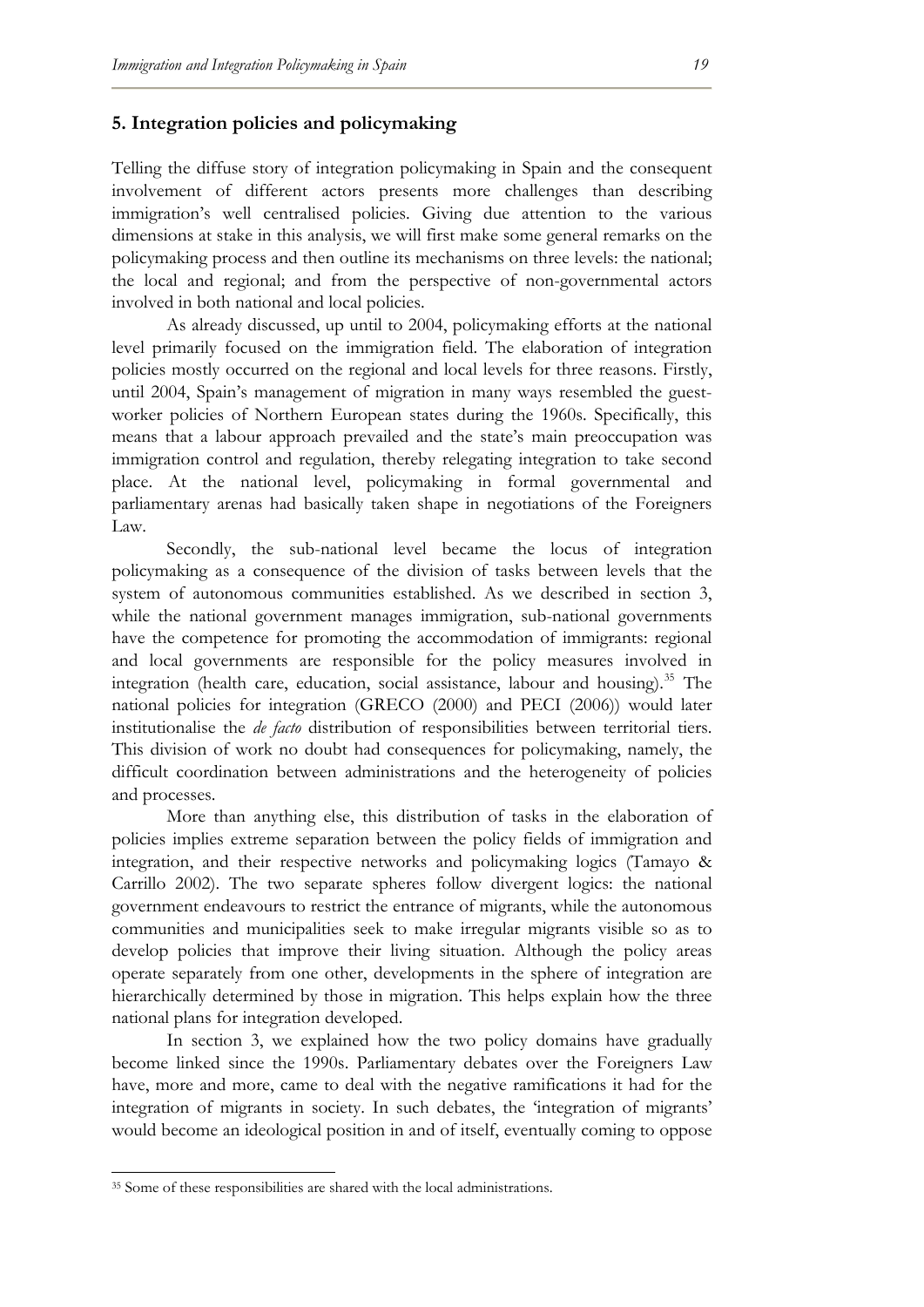restrictive positions on migration (Moreno Fuentes 2004). This stance is harnessed by the view that integration policies are 'the protection of human rights' or 'the defence of equal opportunities', beliefs that have been promoted largely by social organisations.

 Thirdly, integration policymaking in Spain has shifted out of the political arena and downwards to the sub-national levels. One important explanation for this shift is that Spanish political elites at the national level have tended towards a more conflictive negotiation style, while at the same time becoming more dependent on such negotiations between political forces (Goma & Subirats 1998; Gallego, Goma & Subirats 2003). This tendency has been propelled ever since the polarisation of Spain's two major political parties in 2004, leading up to the present-day's political climate marked by division and great hostility. As such, policymaking at Spain's national level is complicated. When it comes to integration issues, the political agenda has become narrower in scope, while simultaneously undergoing shifts downwards, to the regional level, and outwards, to the administrative sphere.<sup>[36](#page-20-0)</sup>

### **National developments**

Although the principal activities of integration policymaking transpire at subnational levels, the national level has witnessed three benchmarks in policymaking: the Plan of Social Integration of Migrants (1994), GRECO (2000) and PECI (2006). These national policy initiatives have been triggered by bottom-up pressure exerted by sub-national public administrations (i.e. regions and municipalities) and civil society organisations. A significant amount of emulation has also taken place whereby policy concepts and models are patterned after the regional and local levels.

 As demonstrated in section 3, the first generation of legislative initiatives in the 1980s dealt almost exclusively with the regulation of immigration itself, something that had been foremost defined as a temporary phenomenon. Spain's main motive for developing these initiatives was to secure imminent access to the EEC, as opposed to any urgency, per se, of migration developments in the country. This explains the relative absence of societal actors in the process of creating these first-generation laws and regulations. Within such a framework, developing policy measures to facilitate immigrant settlement and the process of becoming a multicultural society could not take political priority.<sup>[37](#page-20-1)</sup> This situation, however, changed during the 1990s when more and more actors in Spanish society, particularly at the regional and the local levels, came to face the consequences of a

<span id="page-20-0"></span><sup>&</sup>lt;sup>36</sup> The confrontation between the party in power (the moderate social democratic PSOE) and the opposition's main party (the conservative PP) has compelled the government to minimise the number of issues on the political agenda. As an energy-saving strategy, points of conflict thus become very focused, while many other issues get delegated to bureaucrats so as to reduce overall political confrontation.

<span id="page-20-1"></span> $37$  This is also reflected in research: studies dealing with the elaboration processes of integration policy are rather scarce (Tamayo & Carrillo 2002; Zapata 2002c, 2003; Ramos et al. 1998), while studies dealing with immigration policy are more common (Tamayo & Delgado 1998; Carrillo & Delgado 1998; Ramos & Bazaga 2002; Goma & Subirats 1996; Lopez Sala 2005). Few studies deal with both policy fields (Casey 1998; Agrela Romero & Gil Araujo 2005).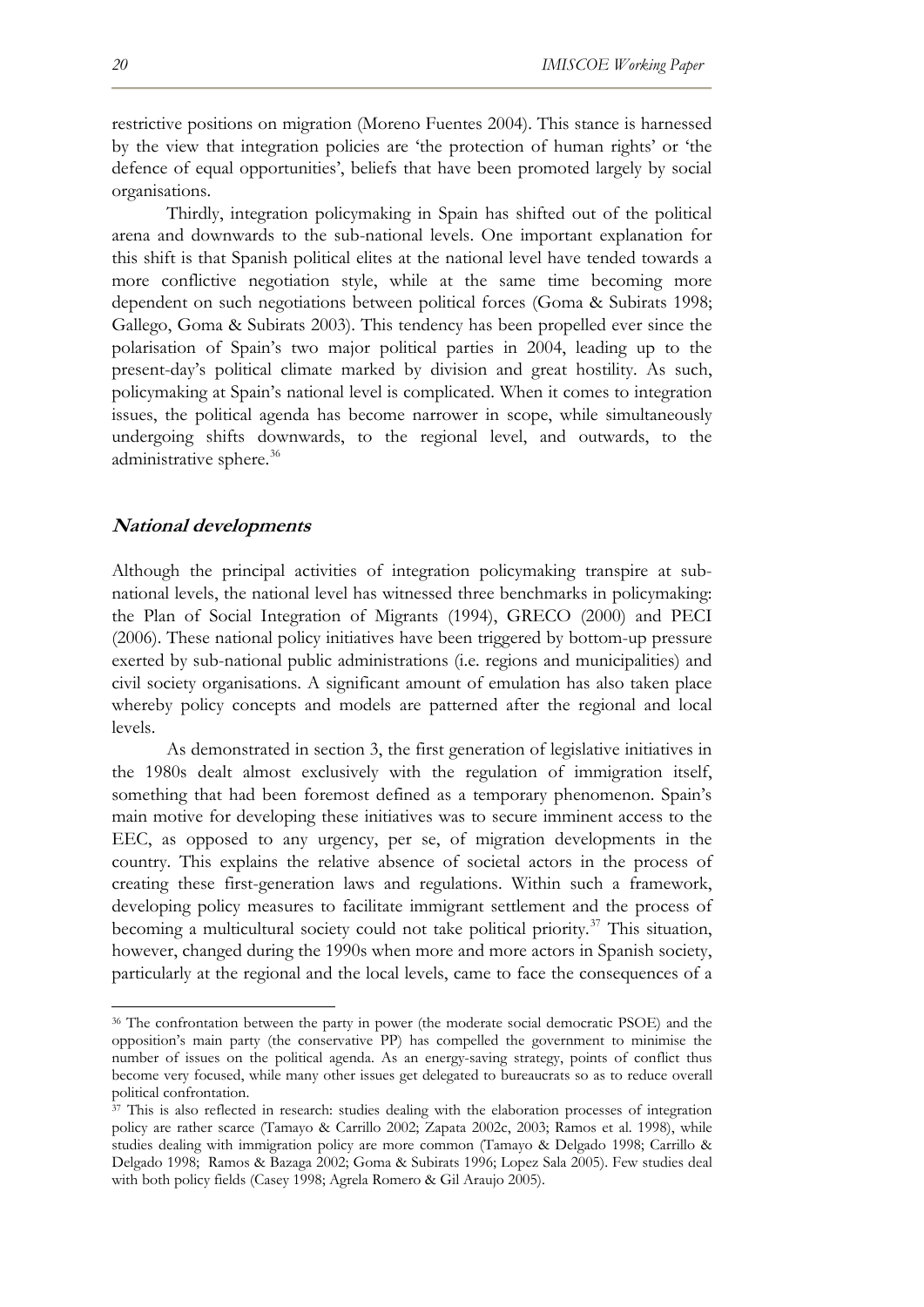steadily growing immigrant population as well as the specific implications that the practice of immigration regulation had (as described in section 4). Already by the very start of the decade, societal action and political mobilisation pressed for changes in immigration regulation that would create a better basis for integration at the local level (regularisations, rights for family reunification and for minors). This did indeed lead to a number of changes in the mid-1990s, and it also put pressure on the government to create an explicit integration policy. A crucial event was the signing of the Declaration of Girona by a number of civil society organisations in 1992. This document backed the statement that public administrations should develop a comprehensive integration policy, beyond a mere contention of problems. It also acknowledged the need for giving specialised attention to immigrants.

 This societal insistence produced the first national Plan on Social Integration of Immigrants, launched in 1994 by the Ministry of Social Affairs. Despite being a response to pressure from the grass-roots level, the plan was produced in Spain's administrative arena without any political or social debate. Furthermore, several authors suggest that this plan was inspired by  $-$  if not patterned upon – the 1993 Catalonian Plan (Cais 2004; Zapata 2002). Coming after Catalonia's, the national plan showed striking similarities to the former plan in its institutional structure, particularly in terms of instruments promoting interdepartmental cooperation and social participation (e.g. the Forum<sup>[38](#page-21-0)</sup>).

 In the formal sense, Spain's integration policies were introduced at the national level, a novel development. But, in practice, the importance of the 1994 plan was something more symbolic, acknowledging for the first time that 'integration' was a policy goal (Pajares 2004). The plan, however, led to meagre results, which were not only due to the scarcity of resources allocated, but also coordination difficulties among the multiplicities of institutions involved.<sup>[39](#page-21-1)</sup> As an evaluation of the Ministry of Labour and Social Issues (IMSERSO 1998) concluded, Spain's first attempt to promote its integration of immigrants was little more than a rhetorical effort; there were mismatches between the plan's intended goals and the economic, administrative and human resources actually available. Moreover, the various institutions involved held contradictory views on the issue. The clashing views of the Ministry of Interior Affairs, the Ministry of Labour and Social Affairs are a case in point (Gil Araujo 2002).

 The new national regulation known as the GRECO plan was launched in the year 2000. Once again, the plan was designed by civil servants behind closed doors in the Ministry of Interior. It did not establish concrete measures or guidelines for sub-national actors, and neither was it backed by any specific allocation of financial resources (Pajares 2004). GRECO emerged in an extremely thorny historical context marked by the progressive Foreigners Law 4/2000's

<span id="page-21-0"></span><sup>38</sup> Although in 1995, the Forum merely functioned as a means for its participants to exchange information and opinions, in 1998, its tasks grew to include advising on all policies that had implications on the integration of immigrants (Aja & Diaz Bueso 1999). The Forum gathers representatives from the central and regional governments, immigrant organizations, trade unions, and NGOs.

<span id="page-21-1"></span><sup>&</sup>lt;sup>39</sup> Besides the various ministries involved, the central state also made covenants with the regions. In view of the rising immigrant presence, regional covenants were meant to provide support for developing specific measures such as the reception of minors, juridical assistance and registering migrants as residents in their municipalities.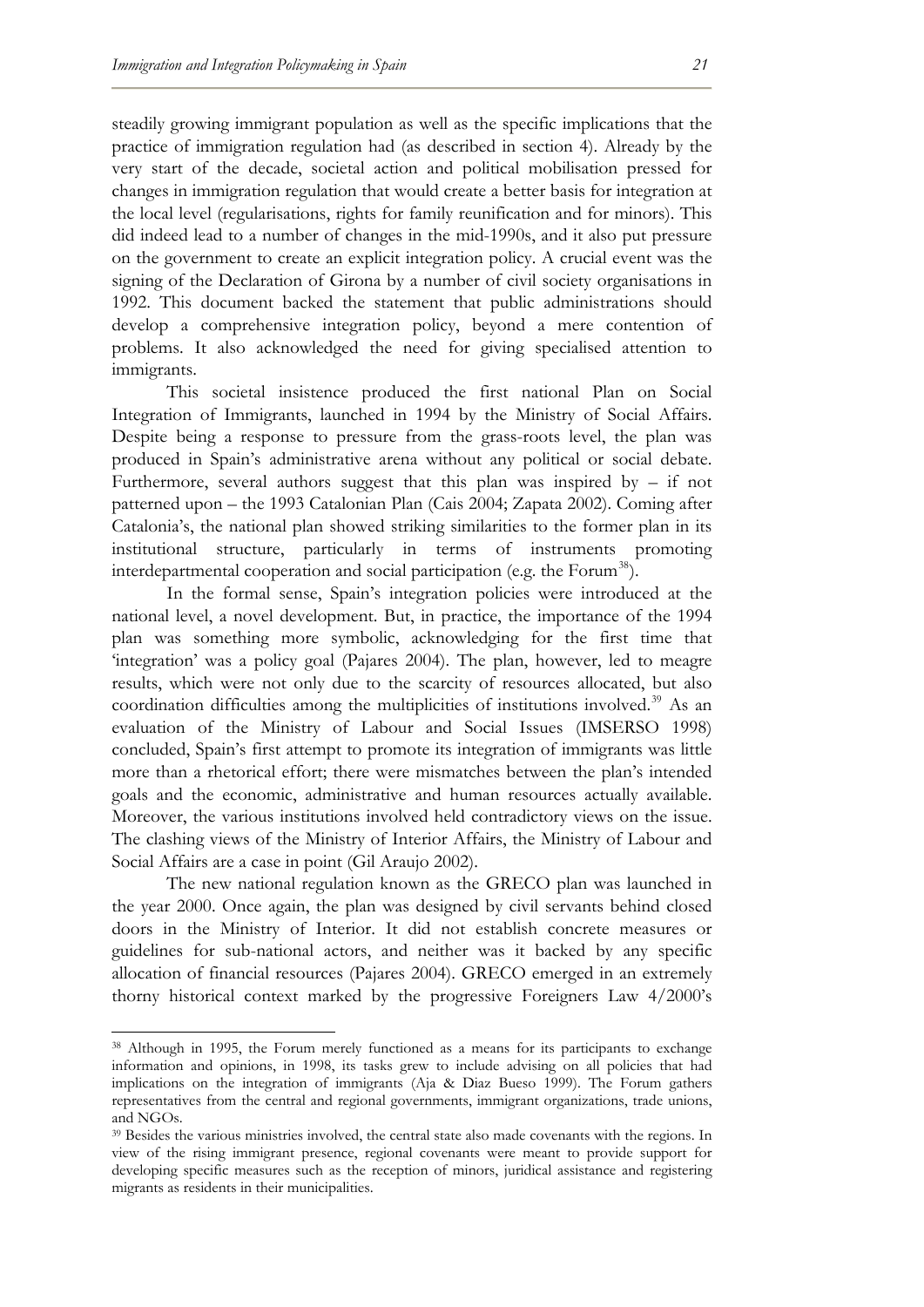reformation into its restrictive 8/2000 version, 2001's regularisation process, national and regional elections and several mobilisations among citizens, from both pro-migrant and anti-migrant sides. Transferring the immigration portfolio to the Ministry of Interior was another sign of the paradigm shift brought about by the PP government. Integration was not their first priority, and this was reflected not only in the policy's two main rationales<sup> $40$ </sup> – but also in the actual expenses reflected in the annual reports (Delegación de Gobierno para la Extranjería y la Inmigración  $2002$ ).<sup>[41](#page-22-1)</sup> It is not farfetched to conclude thus that, in this case, integration was a political goal to the extent that it contributed to the return of immigrants to their home countries. And, moreover, it helped maintain the status quo of a restrictive immigration policy.

 Finally, 2004 saw production of the first real national framework policy for the promotion of integration. Increasing social pressures and the topic's gradual politicisation upped integration policy on a national political agenda being developed by the new social democratic government. Promoting equality of immigrants was the main goal of the ambitious national Programme for the Citizenship and Integration, known as PECI 2006. For the first time, these national guidelines were backed by the financial commitment of an allotted budget (2,005 million euros were set for the period 2007-2010). The funding was to be proportionately distributed among the regions according to their immigrant population percentages as well as among the municipalities, for the first time thus recognising the important role of local authorities. In addition, the national integration budget sanctioned those regional policies that complied with national guidelines, although autonomous communities could still cultivate their own integration policy.

 There are notable differences in these consecutive national plans and the actors who subsequently participated in their elaborations. While all three plans share a technocratic policymaking style that lacks much parliamentary discussion between parties, PECI stands out for having a relatively pro-participation nature. PECI was drafted by independently operating specialists who had also considered recommendations produced by several expert seminars. And although discussions with regional and local levels did not take place during its drafting, the plan was also subject to widespread consultation and commentary.

## **Regional and local developments**

-

The above description of the development of integration policies at the national level can sometimes overshadow some of the very early developments that took

<span id="page-22-0"></span><sup>40</sup> GRECO focused mostly on border control, while only one of the four guidelines deals with integration. GRECO's arguments follow that good management of migration in Spain means restricting the number of labour migrants so that national labour offers match demands for foreign work. Two key measures for accomplishing this are the strict control of flows and the promotion of migrants' return to their country of origin. A soft stance on migration would thus call other people to migrate to Spain.

<span id="page-22-1"></span><sup>41</sup> The 2002 Report of the Delegation of Government for Alien Policy and Immigration declares an expenditure of 252 million euros on border control, centres of reclusion and services for asylum seekers and foreigners. In contrast, investments in integration are considerably less: 9 million euros for the covenants with regions; 12.6 million euros for subventions to social organisations offering services to migrants; and sundry funds given to refugee and immigrant reception centres.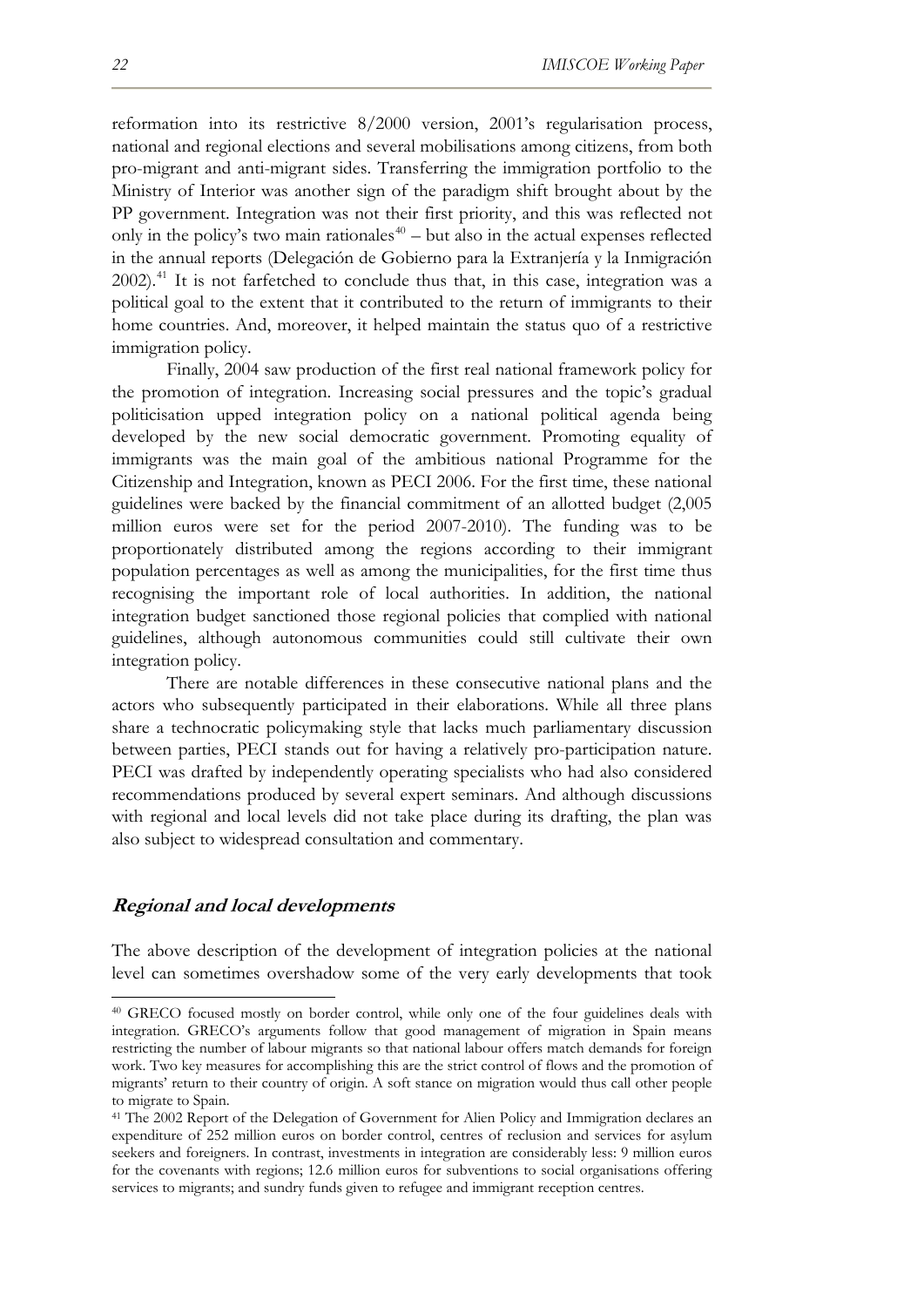place at the regional and the local levels. But policy initiatives and negotiations among their different actors had been taking place in this realm since the mid-1990s (Maluquer 1997; Nadal, Oliveres & Alegre 2003; FEMP 1995). The region of Catalonia, in particular, was a pioneer, having developed the first regional plan for integration in 1993. Other regions launched their own policies more recently, in 2000 or 2001. They include Madrid, Andalucía, Baleares, Canarias, Navarra and Aragón, all of which have high migrant percentages. Already in the mid-1990s, a number of places were launching policies at the local level, only to become more widespread at the turn of the millennium. In addition, some municipalities and social organisations such as NGOs, trade unions and migrant associations came to proactively promote the issue on the political agenda (Casey 1998b, Agrela Romero & Gil Araujo 2005).

 In the absence of a guiding national policy, regional and local authorities regularly took initiatives to develop integration plans. This has resulted in great variety in the form, content, involvement of relevant actors and implementation of local and regional policies. Above all, diversity in policymaking processes has led to considerable inequalities across regions and cities (Diez Bueso 2003), particularly since more empowered autonomous communities tend to develop their own policies, but others do not. As a result, an immigrant's place of residence has a direct bearing on his or her access to welfare services (Martínez de Lizarrondo 2006). This only exacerbates the uneven geographical distribution of immigration, for populations tend to move to regions and localities that will have more favourable conditions for them. The inconsistencies may also create tensions between administrations concerning who has to foot the bill for the integration. The Catalonian Plan, which lacked a clear financial budget, provides an illustration of this. While according to Catalonian policymakers, the central state was responsible for funding integration policies, GRECO had not anticipated having to set forth a budget (Pajares 2004).

 Despite the differences, regional and local policymaking processes also show important similarities. Firstly, when it comes to actual policy content, there are striking resemblances among regional plans' general principles and goals $42$ (Martínez de Lizarrondo 2006). An important feature shared by both levels is that they seldom distinguish between regular and irregular migrants. If and when they do, however, the distinction tends to vanish upon policy implementation.<sup>[43](#page-23-1)</sup> This has had implications for the policymaking process, particularly because not distinguishing between legal and illegal<sup>[44](#page-23-2)</sup> immigrants promotes the inscription of irregular migrants in the municipal register. This identification works as the onset of a sort of partial regularisation process.[45](#page-23-3) Sub-national governments 'survive' by

<span id="page-23-0"></span><sup>42</sup> Basic principles framing regional policies are: equality of rights and opportunities of migrants, normalisation (or the tendency to resort to general policies), transversality, gender equality, decentralisation and social participation (Pajares 2004).

<span id="page-23-1"></span><sup>43</sup> According to Martínez de Lizarrondo (2006), Madrid is the only region that formally excludes irregular migrants from public (specialised) services. However, Tamayo and Carrillo (2002) aver that this policy gets blurred in practice.

<span id="page-23-2"></span><sup>44</sup> Throughout this chapter, the terms 'irregular', 'illegal' and 'undocumented' are used synonymously in reference to migrants.

<span id="page-23-3"></span><sup>45</sup> As Solanes Corella (2004) observes, the municipal register is a double-edged sword. Local governments, in collaboration with regional ones, tend to use it as a mechanism of inclusion – by extending service access to all undocumented foreigners who register as residents (as sanctioned by law 4/2000) – rather than as an instrument of control – by trying to protect registry data from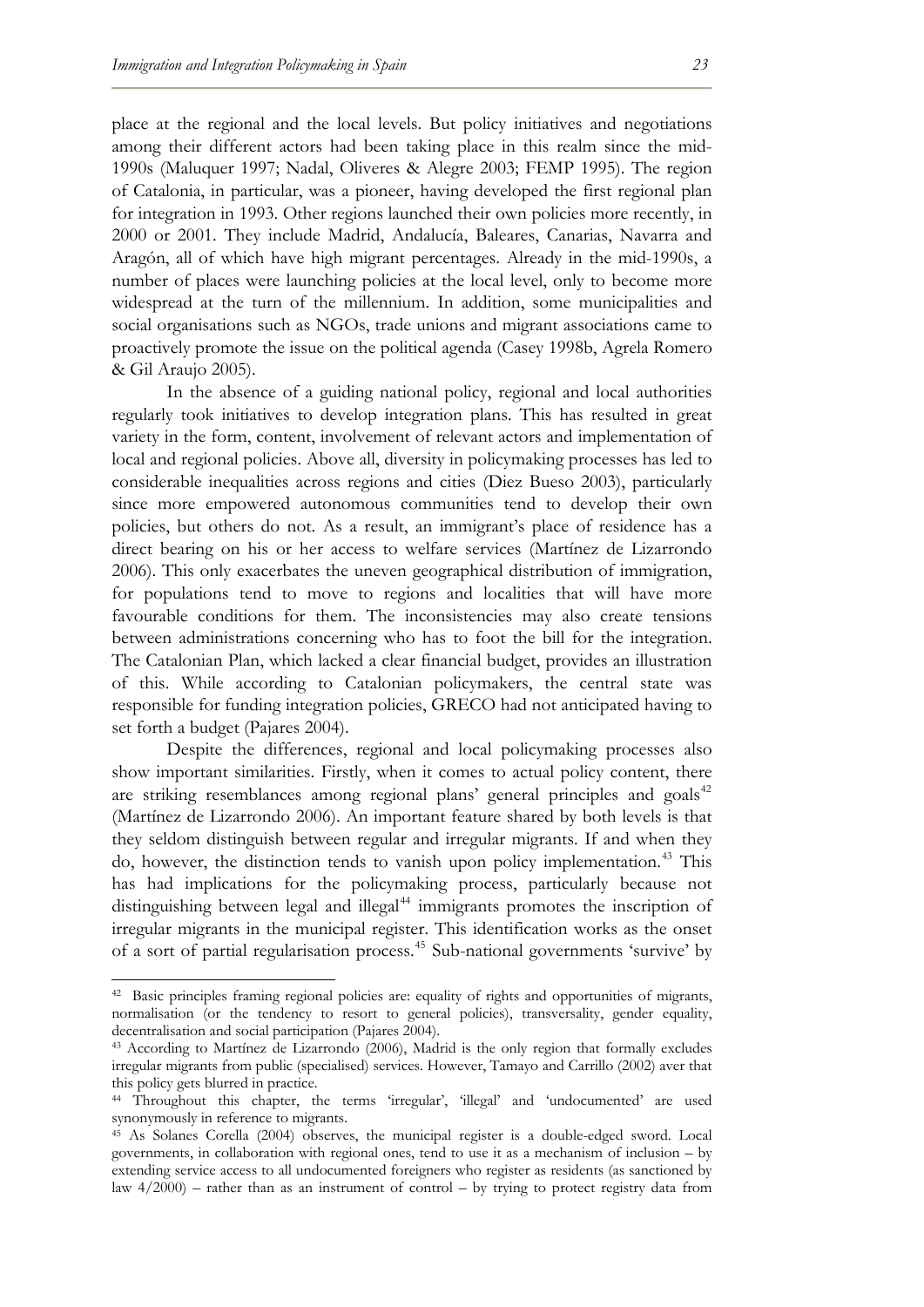making irregular migrants visible in order to develop policies and services for these citizens to protect their rights while, at the same time, negotiating fiscal compensations with the central government (Tamayo & Carrillo 2002). Still, despite this general tendency, the legal status of migrants implies different levels of access to social-protection schemes depending on region or municipality. In some regions migrants are often channelled towards special charity programs supplied by private agencies and NGOs, although de iure they should have access to the general social schemes (Agrela Romero & Gil Araujo 2005).

 Secondly, we find similarities regarding decision-making styles. Regional and local plans have tended to be reactive in nature, focusing on preventing serious problems (marginality, violence, insecurity, exploitation, etc.). Analysis of the type of instruments developed vis-à-vis integration shows how such actions have mainly taken place in first reception services and the social services sector (Tamayo & Carrillo 2002; Bruquetas-Callejo 2007; Martínez de Lizarrondo 2006). These priorities can be explained by the fact that sub-national actors have little influence over the growth of immigrant populations in their territory and, yet, they lack the resources and technical capacity to handle them. For example, inaction by some regional governments overloads the local authorities with responsibility. These policies can generally be characterised as technocratic in their development, being designed behind closed doors by civil servants and internal experts. As such, there is little political discussion and negotiation between actors. A minority of regions have managed to cultivate greater interaction among independent experts (e.g. Navarra),<sup>[46](#page-24-0)</sup> civil society actors and immigrants themselves. The dominance of policymaking in the administrative arena has led to comprises, if not huge inconsistencies, between policy intentions and goals of the political elites in power. For example, the Catalonia Plan (1993, 1998), as executed under the rightwing government until late 2003, wove a symbolic banner for multiculturalism and yet still deployed instruments promoting the importance of the Catalonian language and culture vis-à-vis immigrant integration (Cais 2004).

 Despite the predominance of civil servants as actors, regions reflect a great diversity of policy actors involved in the decision-making network. Zapata (2003) has made a quantitative effort to describe different networks operating per region. He found that, while in some regions the public administration clearly dominates the process (e.g. Andalucia), in others, pressure groups<sup> $47$ </sup> play the most important role, followed by NGOs and immigrant organisations (e.g. Catalonia, where public administration modestly figures in at third place).

 Thirdly, in the implementation dimension the networks of actors involved vary not only per locality, but also per policy sector. Whereas, in some sectors (e.g. education), there is an obvious predominance of public actors and residual participation by private and social actors, other sectors (e.g. social services) have management networks largely linking the regional administration and the civil society actors. The role of subsidised policy implementors has arisen from the

<span id="page-24-0"></span>police access (as permitted by law 8/2000).<br><sup>46</sup> The formulation of policies by public officers often implies that experts within the administration develop measures. Some regions have developed public services that specialise in supporting local authorities in the elaboration of integration policies (for instance, CRID in Catalonia). We, however, believe that decision-making should remain predominantly in the domain of civil servants.<br><sup>47</sup> Under the category of 'interest groups', Zapata includes trade unions, religious organisations,

<span id="page-24-1"></span>employers organisations, federations and foundations, among others.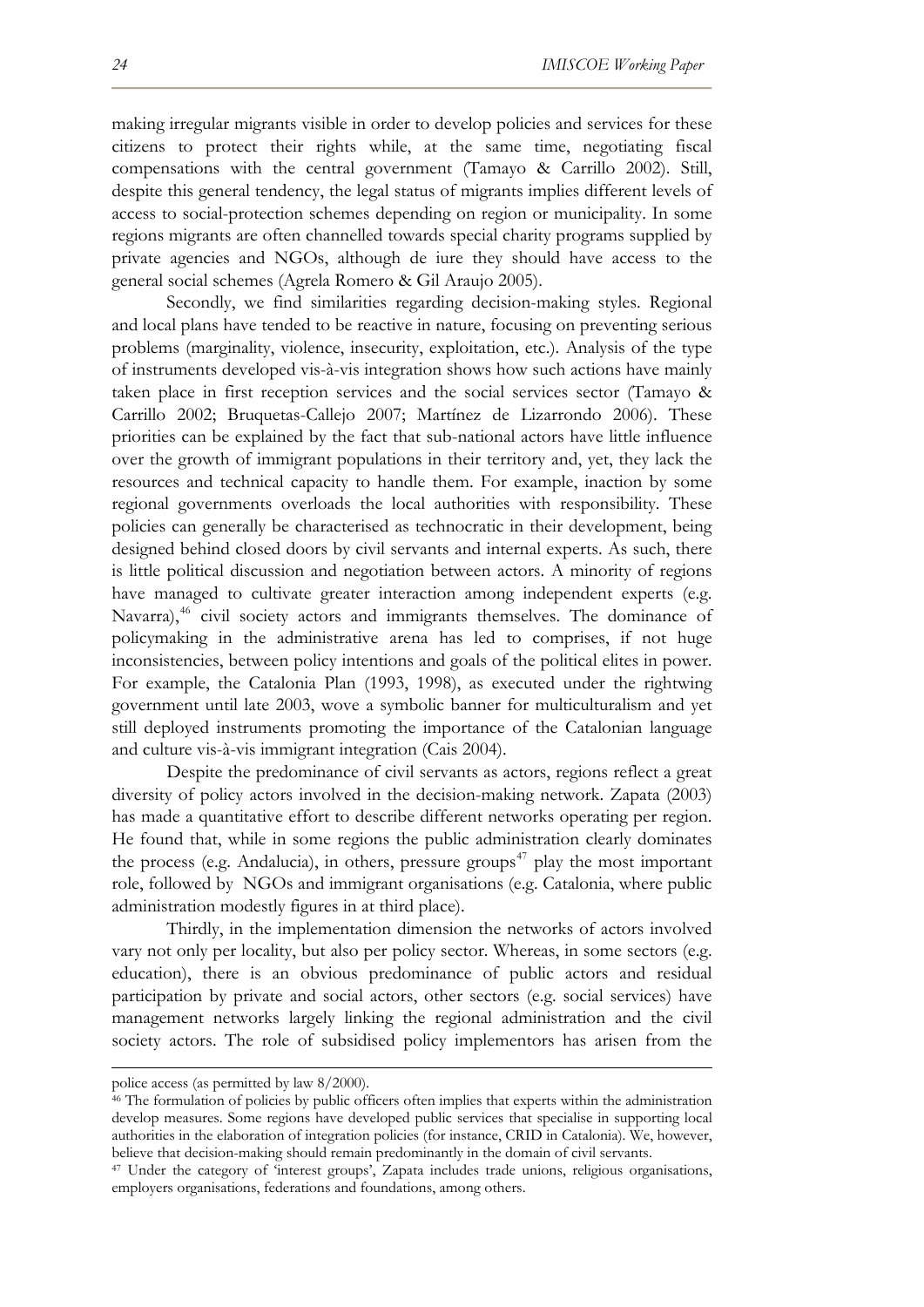dominant national pattern in which a majority of autonomous communities have made first reception a top priority and thus assigned integration management to the Social Services Department (Martínez de Lizarrondo 2006). In their study on the Community of Madrid, Tamayo and Carrillo (2002) described such a network of actors – comprising the regional administration and non-governmental actors – whose relations are based on two basic instruments: the system of conditioned subventions and the contracts for service delivery. The autonomous communities made the choice to transfer part of the responsibilities for immigrants' needs to NGOs and other social bodies. The CASI (Centros de Atención Social a Inmigrantes) network in Madrid is another illustration of how the management of social issues was transferred from the regional government to NGOs and private companies (Gil Araújo 2004). SAIER (Service for Attention to Immigrants and Refugees) in Barcelona is a comparable case (Bruquetas-Callejo 2007), although one could say that this organisation is not altogether non-governmental.

 At the other side of the spectrum, there are examples of bottom-up network experiences in regional and local policymaking and implementation. For instance, Catalonia has had cases of self-organisation among citizens that have produced compelling policymaking initiatives and networks (Pascual 1997; Morén-Alegret 2002a, 2002b). The city of Barcelona had set up an Advisory Board on Foreign Immigration and Refugees as early as 1986, a pioneer experience in integration policies (Morén-Alegret 2001).

## **Civil society**

-

Actors from Spanish civil society<sup>[48](#page-25-0)</sup> have had a remarkable presence in the domain of integration policies. First of all, they have been the frontline providers of basic services for immigrants since the very beginning of their settlement in Spain during the mid-1980s. Beyond purely implementing regional or local policies, social organisations formulate their own projects and seek the subsidies of public authorities. These actors have delivered a broad array of services including: juridical support, reception facilities, language training, employment services, health care, child after-school programmes, adult education and home rental intermediation. In addition, as we mentioned earlier, these actors have actually tried to influence policymaking by explicitly demanding that public administrations develop integration schemes. Their efforts have had at least two visible results: placing immigrant integration on the political agenda (Girona Report, CAONGCG 1992) and swaying public opinion to favour migrants and support the granting of equal rights to foreigners on grounds of residence (in particular, the right to benefit from welfare state provisions). This has noticeably shaped the issue of integration in terms of human rights and equality of opportunities for migrants.

Nonetheless, civil society organisations have not had a substantial influence

<span id="page-25-0"></span><sup>48</sup> One basic typology of civil society organisations distinguishes between Spanish NGOs supporting immigrants and associations of immigrants (Casey 1998). The former focus on delivering services for migrants, while the latter tend to take up political representation duties in public institutions. Since the former task list implicates more resources and thus more influence than the latter, tensions are likely to arise among the various social actors (Tamayo & Carrillo 2002). Other immigrant-supporting organisations include trade unions, cultural associations and spontaneously formed groups that mobilise for specific migrant causes.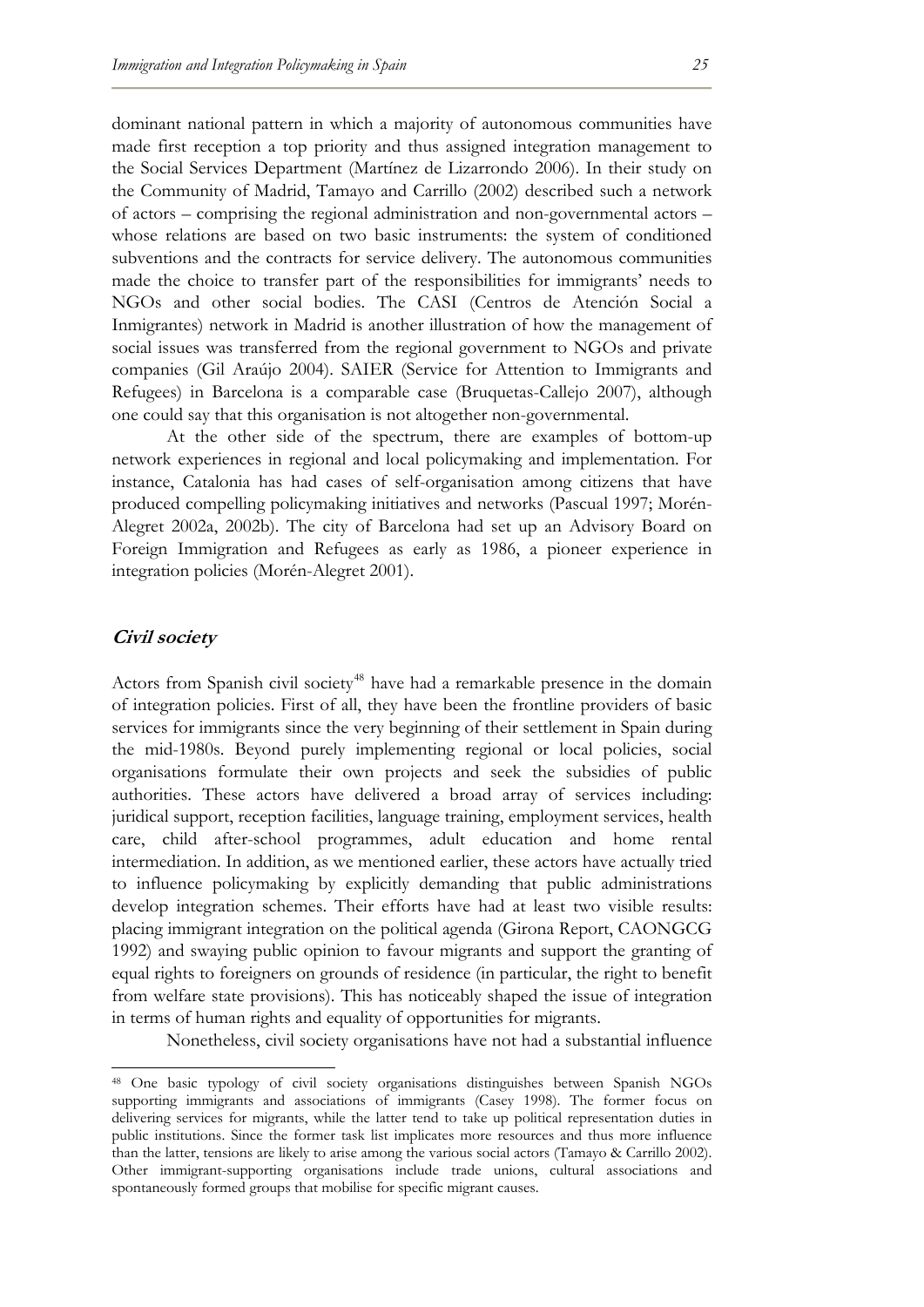on the decision-making processes of integration policies in the formal arenas. Casey (1998a, 1998b) concludes that, until the mid 1990s, Spanish NGOs had not yet been able to establish themselves as strong, independent actors in policy processes related to immigration and integration. Yet, their indirect role was crucial for pushing the issue on the political agenda and influencing how a particular problem might be defined. Public authorities also came to recognise the legitimacy that social actors had in the policy domain because of their access to migrant groups. While public measures primarily apply general schemes, authorities have found it useful to arrange special measures for immigrants through social organisations (Agrela Romero & Gil Araujo 2005; Dietz 2000).

 There are three main factors that explain why participation by social organisations has remained only indirect and, at that, variable, not reaching a more structured position in the decision-making process. These factors include: the inefficiency of the instruments developed for the participation of social actors (e.g. the Forum), the strong financial dependence social organisations have on public administration and the lack of coordination among social organisations. Social actors such as NGOs and immigrant associations have often been given specific tasks (and budgets) to implement integration policies at the local and regional levels, as mentioned above. This delegation changed the position of such partners vis-à-vis administrative and political authorities and, to a certain extent, may have altered their very nature. Many organisations that initially consisted almost exclusively of volunteers now have a significant percentage of contracted personnel in order to provide services subcontracted or promoted by the public administration. In many cases this has meant that both the voluntary nature and ideological impetuses of NGOs have taken the backseat and, moreover, that such organisation have become very economically dependent on public administration.[49](#page-26-0)

## **6. Conclusions**

 $\overline{a}$ 

The Spanish policymaking pattern in the fields of immigration and integration presents several specific features. Fundamental is separation of the policymaking system into the two distinct subsystems of immigration and integration. Although, in other countries, one policymaking model predominates (at least for certain periods of time), in Spain, a bipolar model prevails. Pressure to link these two fields has been mounting since the mid-1990s. One sign of this is the demand some autonomous communities make for obtaining competence in migration. The demand has been backed by the argument that, without such responsibilities, regions cannot produce effective integration policies. However, the path towards greater interdependence between the two fields has not evolved into a single, unique model; rather, it has reinforced Spain's bipolar system. As such, the immigration and integration policy subsystems still function highly independently.

<span id="page-26-0"></span><sup>49</sup> Ruiz Vieytez highlights four additional changes that may take place within such organisations: diminishment of a long-term strategy; influence by personal or practical interests within the organisation; loss of a culture of inter-organisational coordination and networking; and a weakening international presence (Ruiz Vieytez 2003: 186).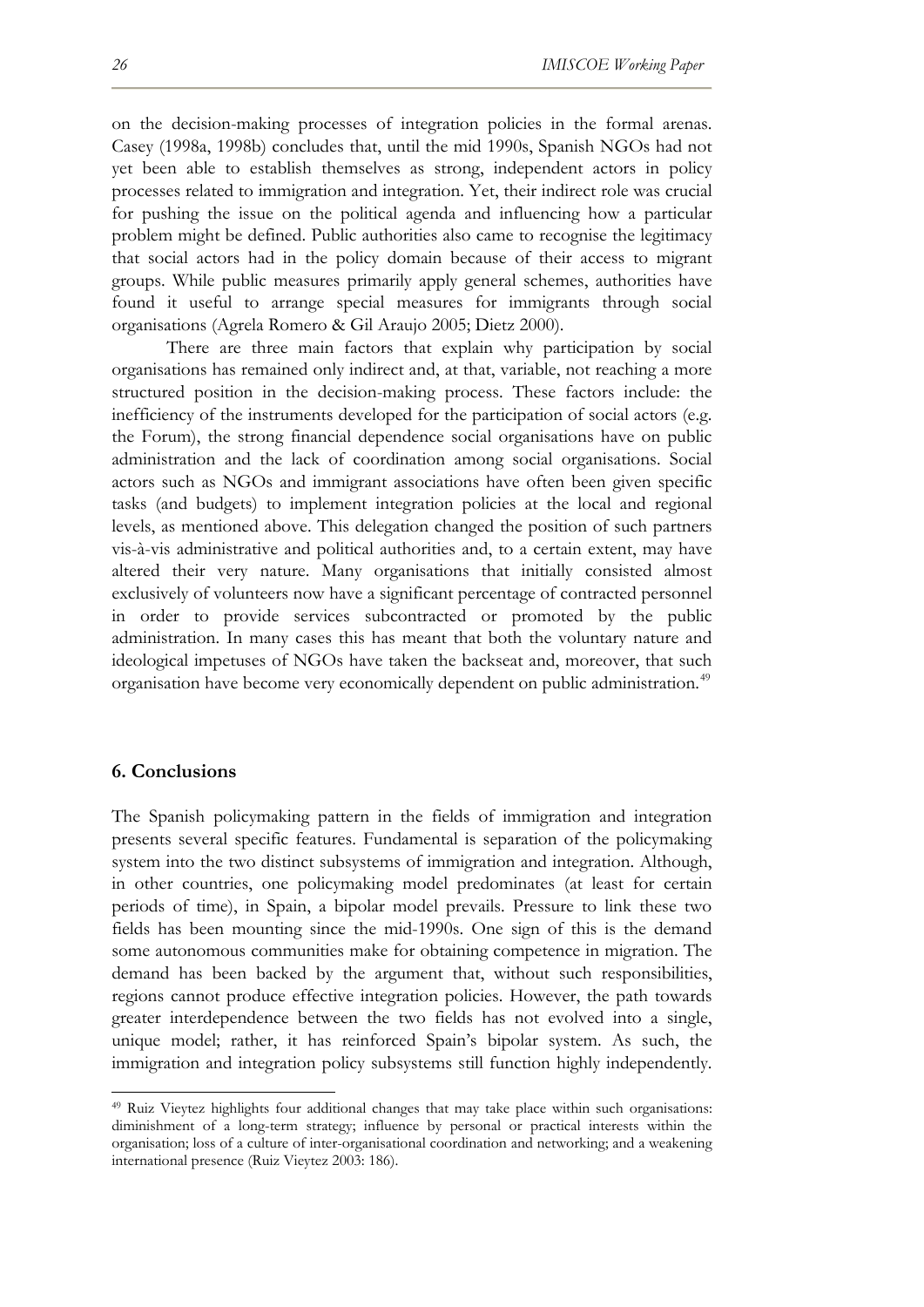Each field has its own predominating operational logic and accompanying set of actors who participate in decision-making processes.

 The distribution of responsibilities within the autonomous community system means that distinct actors at different levels of authority take responsibility for formulating policies in the two respective fields. This governance pattern thus entails dissimilar policymaking strategies. As for immigration, the national government has had total responsibility over its related decision-making and policymaking has consequently followed a distinct top-down direction. In the field of integration, the Spanish central government had, only until recently, been reluctant to dedicate significant efforts to integration policies. Decentralisation of social policies has assigned integration responsibilities to the regions and municipalities. Bottom-up responses have hence been extraordinarily diverse vis-àvis the autonomous communities, municipalities and civil society organisations.

 Another difference between the two policymaking subsystems is the degree of their continuity. While the field of migration is characterised by relative continuity, the integration domain is quite the opposite. Interventions in immigration policy have proven considerably consistent over time and throughout political changes because the field has been dominated by a single actor, namely, the central state. The policy style predominating Spanish politics also helps account for the degree of continuity in each subsystem: political elites are described as residing in a position somewhere between little inclination to negotiate between parties and the need to do so for the sake of reaching governing coalitions. In the latter instance, changes in immigration policy have often been approached through modification of an implementing regulation, as opposed to substitution with a brand-new one. The consistency of migration policy may also be explained by the fact that Spain's main political parties (i.e. the PSOE and the PP) have had rather similar approaches. By contrast, stances on integration have been dissimilar – if not altogether conflicting – particularly on the issue of access to welfare services for irregular immigrants. In this regard, political colour seems a viable variable, running the gamut of positions within the field of integration. Since integration policies imply more political conflict between political parties they have been regionalised and localised, as well as mostly approached through administrative regulations.

 The subsystems have also been receptive to dissimilar factors in the framing of policies. When it comes to immigration, the EU has played a leading role to initiate policymaking. These efforts were undertaken before immigration had even become a significant phenomenon and, later, in response to pressure to conform with general EU rules and principles. As for integration, grass-roots organisations and local authorities have created bottom-up pressure to trigger policymaking from below. The immigration/integration issue came to be defined in a highly politicised climate. It was shaped by several political mobilisations proand against- migrants (like racist events in El Ejido and Can Anglada and mobilisations of irregular migrants in Barcelona and other major cities demanding residence and work permits). The balance that developed between these forces can be read from the different versions of the Foreigners Law: while in the first and third versions of the law (8/2000), a European-wide top-down pressure dominated, the second version (4/2000) tried to introduce the logic of integration and to respond to the specificity of local needs.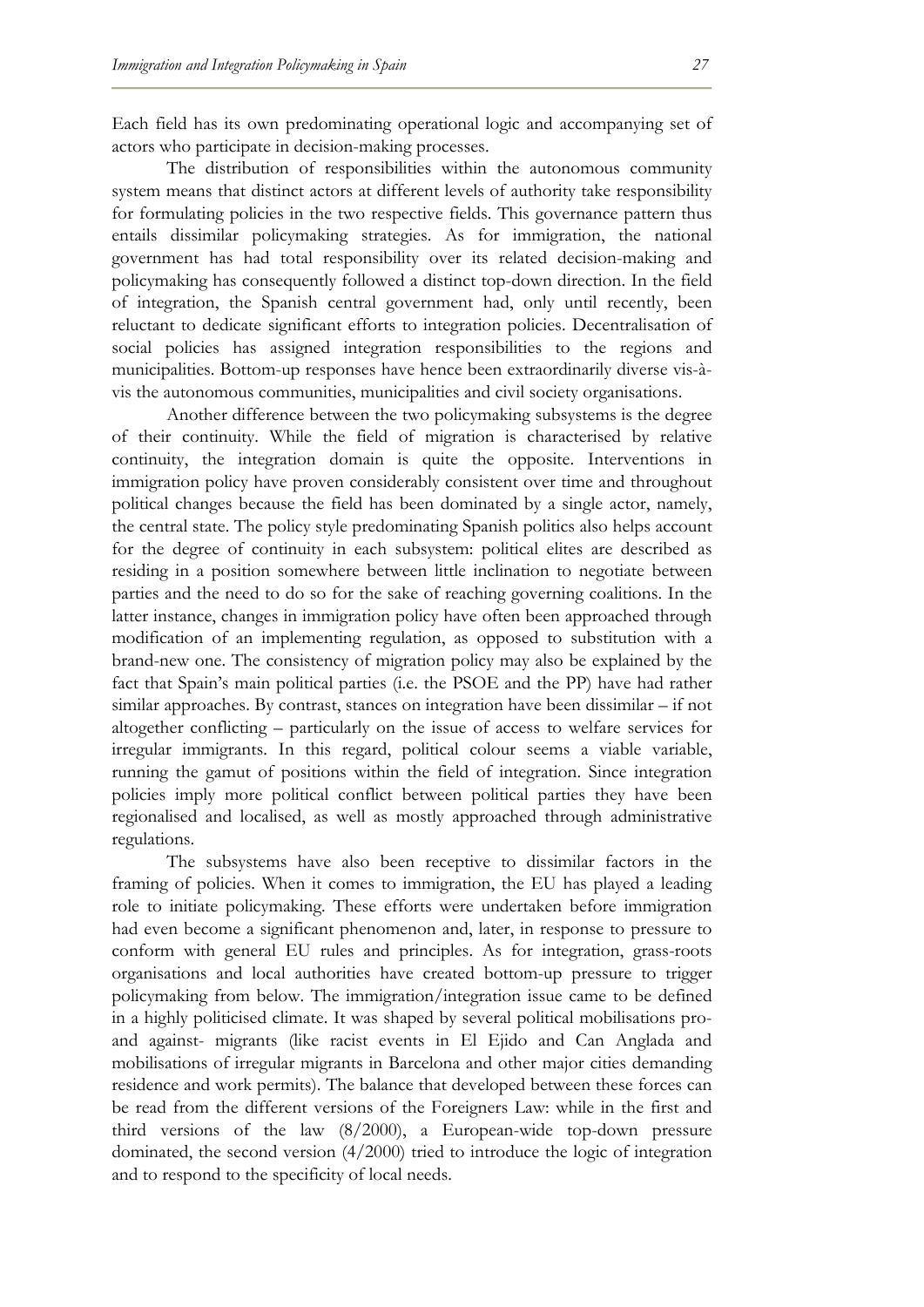These general tendencies, as they evolved over the years, need to be viewed in a nuanced light. Two elements, in particular, should be noted. First, although the domains are seen as distinct, the attention immigration gets undoubtedly dominates that given to integration. As such, the policy goals of the former have priority over those of the latter. The heavy emphasis on labour explains not only the chronology of integration policies, but also their reactionary character and primary focus on first reception. Second, within the field of immigration, social actors have put bottom-up pressure on regional and local governments to produce regularisations. Since regularisation has come to represent the primary avenue for conferring legal status on a migrant, we deduce that immigration policies have in practice gone far beyond national authorities' competence.

 Finally, this policymaking pattern has produced inconsistencies. More than anything else, exceedingly separate relations between policy actors have produced two fundamental paradoxes. The first is that the model lacks inter-governmental instruments that can guarantee the coherence of policies. Each domain operates independently and the facilities meant to integrate these two policy areas (government delegation, Institute of Migrations and Social Services, the Forum and the Superior Council for Migratory Policy) have proved insufficient. Furthermore, the regionalisation and localisation of integration policies has been implemented without sufficient coordination between administrations and sectors. An absence of multilevel cooperation reflects a problematic within the system of the Spanish autonomous communities overall. The state has established a very decentralised power structure without resolving the articulation of the whole system in a satisfactory way (Aja 1999).

 The second paradox is that even though organised civil society has no formal access to decision-making forums, civil society organisations have brought integration policy to fruition, both informally and at the operative level. Public authorities have even mimicked these civic initiatives. Up until recently, the framing of policies at the national level has tended to produce measures in immigration, rather than integration. The change in attitude, however, opened up opportunities for social organisations to generate a number of integration-related initiatives on all levels. A lack of receptivity towards stakeholders and civil society and a lack of coordination among social organisations has nonetheless stymied the potential impact such actors could have on policymaking.

 The above analysis suggests that macro-political factors have had a significant influence on immigration and integration policymaking. How the general regime's political system has functioned has, to a great extent, shaped the policy elaboration processes in the two fields. Key variables in these processes are the political style vis-à-vis an increasingly difficult-to-achieve equilibrium between conflict and negotiation and the institutional arrangements of the welfare state for which the autonomous communities model made provisions. Within a national context defined by macro-political characteristics, bottom-up pressure by grassroots organisations and local actors has exerted some sway. Although mostly indirect, this influence has been especially visible in the integration domain. As for the field of immigration, policies have been fundamentally framed within a supranational context, as pressure moves top-down from the level of the European Union.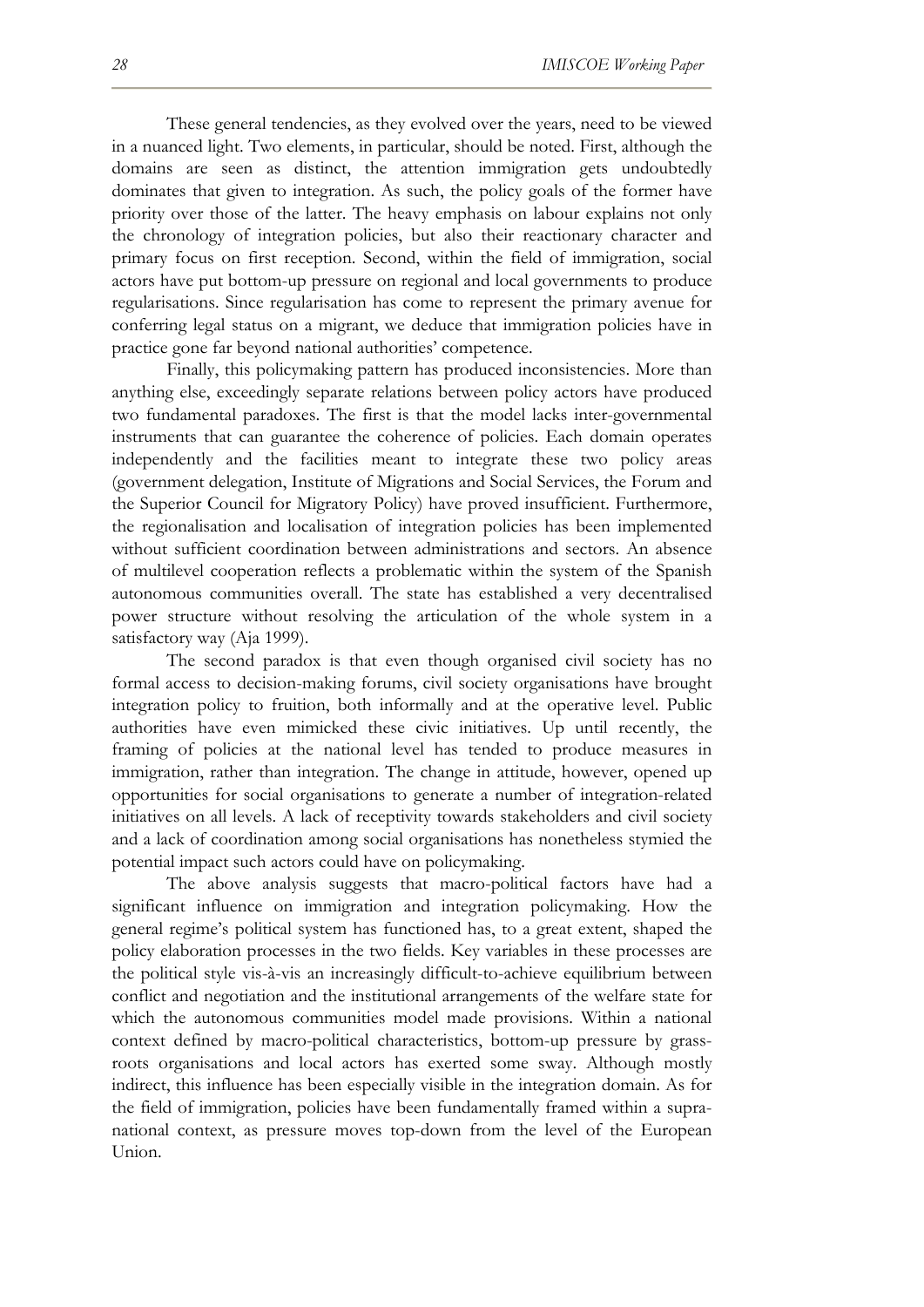#### **Bibliography**

- Agrela, B. (2000), 'Líneas fundamentales de las políticas de acción social e intervención con población inmigrante extranjera en España a partir de fuentes documentales', in L. Pernía, M. Garcia-Cano Torrico et al. (eds.), *Inmigrantes en la frontera de la ciudadanía*, 35-48. Málaga: Diputación Provincial de Málaga.
- Agrela Romero, B. & S. Gil Araujo, (2005), 'Constructing otherness: the management of migration and diversity in the Spanish context'. *Migration: A European Journal of International Migration and Ethnic Relations* 43/44/45 (Special issue on Spain): 9-33.
- Alegre, R. (2001), 'Politiques d'immigració a Catalunya (1985-2000): entre la inserció i la precarització dels collectius immigrants', in R. Gomá, & J. Subirats, *Govern i politiques públiques a Catalunya (1980-2000): Autonomía i benestar.* Barcelona: UAB.
- Aparicio Wilhelmi, M. & E. Roig Molés (2006), 'La entrada por razones laborales y el trabajo de los extranjeros. El progresivo desarrollo de un sistema ordenado de entrada laboral', in E. Aja & J. Arango, *Veinte años de inmigración en España. Perspectivas jurídicas y sociológica (1985-2004)*, 145-174 *.* Barcelona: CIDOB.
- Aragall, X. (2001), 'Migracions i politiques públiques a Catalunya: una aproximació al paper dels actors'. *Scripta Nova: Revista electrónica de geografia y ciencias sociales.* Bárcelona: Universitat de Barcelona.
- Aragon Bombin, R. (1996), 'Diez años de política de inmigración'. *Migraciones* 0: 45-59.
- Arango, Joaquin (2004), 'Dificultades y dilemas de las inmigración', *Circunstancia: Revista de Ciencias Sociales*, 2: 1-25.
- Arqué, M. (1998), 'Polítiques d'immigració i polítiques d'integració des de la perspectiva municipal'. *VVAA: Jornades sobre polítiques d'immigració i polítiques de* integració, 45-49*.* Girona: Fundació Cáritas Immigració.
- Aubarell, G. (ed.) (2003), *Reflexions i experiencies sobre les politiques d'immigració a Catalunya.*  Barcelona: IEMED.
- Bruquetas-Callejo, M, (2007). 'The mobilization of immigrants in Barcelona 2001 and the founding of the local field of integration policy', in Patrycja Matusz Protasiewicz, Elżbieta Stadtmüller (eds.), *Europa – ziemia obiecana. Doświadczenia krajów europejskich w integracji imigrantów*, 117-145. Wrocław: Wydawnictwo Uniwersytetu Wrocławskiego.
- Cabellos Espiérrez, M.A. & E. Roig Molés (2006), 'El tratamiento jurídico del extranjero en situación regular', in E. Aja & J. Arango, *Veinte años de inmigración en España. Perspectivas jurídicas y sociológica (1985-2004)*. Barcelona: CIDOB.
- Cachon, L, & M.S. Valles (2003), 'Trade unionism and immigration: reinterpreting old and new dilemmas'. *Transfer. The European Review of Labour and Research* 9 (3): 469-482.
- Cais, J. (2004), *El dilemma del modelo catalán de incorporación de inmigrantes: cultura vs. Comunidad*, paper presented at the VII Congreso de la Federación Española de Sociología, 23-25 September, Alicante.
- Calavita, K. (2005), *Immigrants at the Margins. Law, Race, and Exclusion in Southern Europe.* Cambridge: Cambridge University Press.
- Calavita, K. (2003), 'The dialectics of immigrant "integration" and marginality in industrialising America and post-industrial Europe'. *Transfer. The European Review of Labour and Research* 9 (3): 416-431.
- CAONGCG (1992), 'L'informe de Girona: 50 propostes sobre immigració'. *Documents* 27, Centre UNESCO de Catalunya.
- Carrillo, E. & L. Delgado, 1998. *El entorno, los instrumentos y la evolución de la política de inmigración en España (1985-1996).* Madrid: Instituto Universitario Ortega y Gasset.
- Casey, J. (1998a), *Non-Government Organizations (NGOs) as Policy Actors: The Case of Immigration Policies in Spain*, PhD dissertation. Barcelona: University Autonoma de Barcelona, Department of Political Science and Public Law.
- Casey, J. (1998b), 'Las políticas de inmigración: la regulación de la admisión y la acción integradora', in R. Gomà & J. Subirats (eds.), *Políticas públicas en España. Contenidos, redes de actores y niveles de gobierno*, 317-340. Barcelona: Ariel.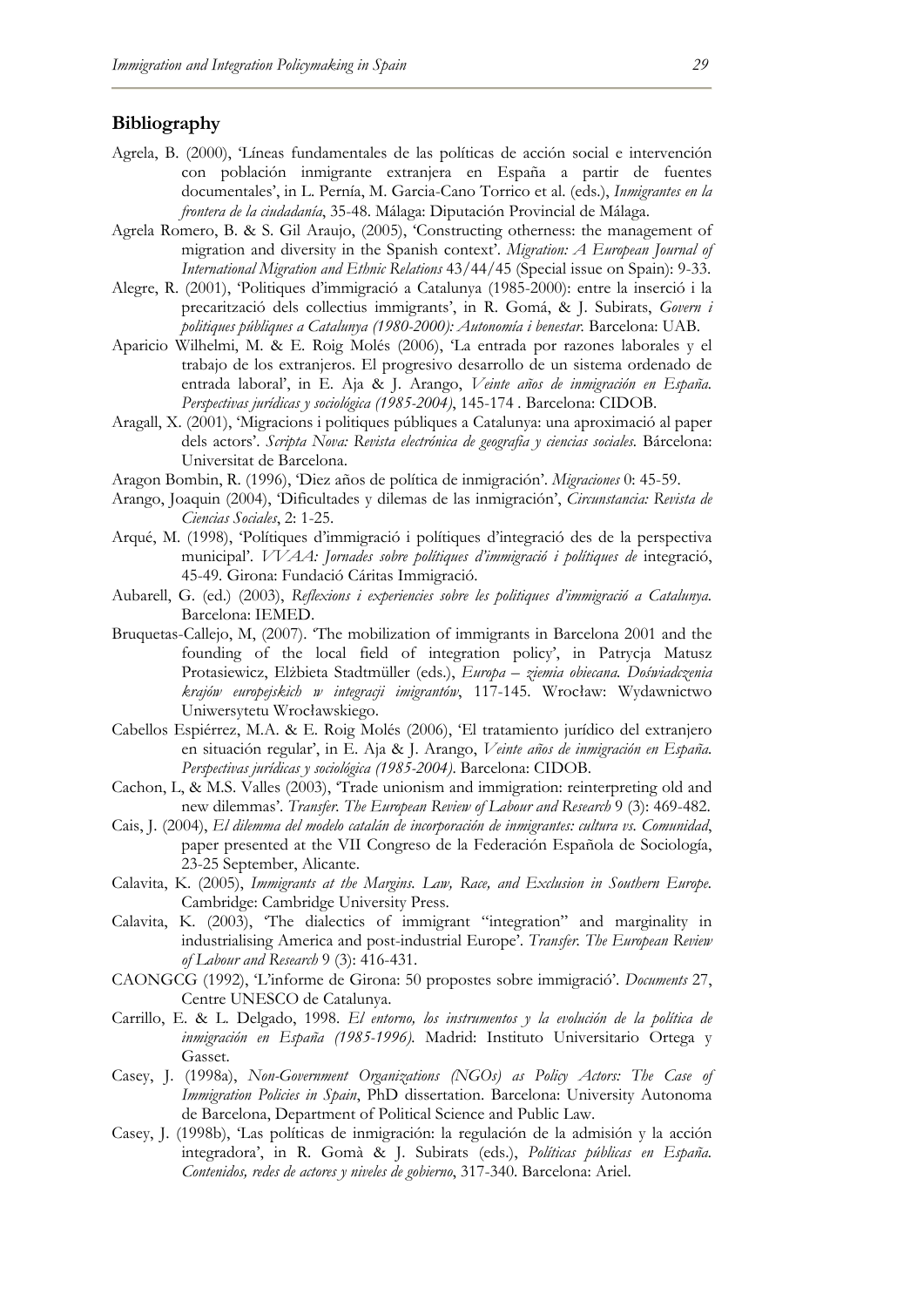- Casey, J. (1998), 'Les polítiques d'immigració: el marc dels debats actuals'. *Ambits de Política i Societat* 9: 17-19.
- Colectivo IOE (2001), Política migratoria española en el marco europeo. Studi Emigrazione 38 (144): 855-868.
- CRID: Consorci de recursos per a la Integració de la Diversitat (2004), *Elements per a una actuació Municipal de Recepció i Acollida d'immigrants.* Barcelona: Diputació de Barcelona.
- CRID: Consorci de Recursos per a la Integració de la Diversitat (2001), *Món Local i*  diversitat. Estratègies, polítiques i serveis municipals per a la integració de persones *immigrants no comunitàries.* Barcelona: Diputació de Barcelona. Xarxa Municipis.
- De Lucas, J. (2005), La integración política como condición del modelo de integración. Documentación social 139: 53-72.
- Diez Bueso, L. (2003), 'El marc competencial i legal de les politiques migratories', in J. Guillot, (ed.), *Immigració i poders locals.* Barcelona: Institut de ciencies polítiques i socials.
- Dietz, G. (2000). El desafío de la interculturalidad : el voluntariado y las organizaciones no-gubernamentales ante el reto de la inmigración. Granada-Barcelona: Laboratorio de Estudios Interculturales/ Fundación "La Caixa".
- Diputación de Barcelona (1997), *II Informe sobre inmigración y trabajo social. Diputación de Barcelona/ Servicio de servicios sociales*. Barcelona: Diputación.
- Donaldson, M., A. Montardit, Ll. Pelàez & J. Monteserín (2002), '¿Hasta dónde llegan las fronteras? Inmigración, leyes de extranjería y movimientos sociales', in P. Ibarra, S. Martí & R. Gomà (eds.), *Creadores de democracia radical. Movimientos sociales y redes de políticas públicas.* Barcelona: Icaria.
- Fernández, A. (1998), 'Políticas de inmigración y políticas de integración desde la perspectiva municipal', in *VVAA: Jornades sobre polítiques d'immigració i polítiques de integració.* Girona: Fundació Cáritas Immigració.
- FEMP (Federación española de municipios y provincias) (1995). *Los municipios y la integración social de los inmigrantes: análisis y propuestas de actuación.* Madrid: FEMP.
- Gil Araujo, S. (2004a), 'Gobernando a distancia: el papel de las ONG en la gestión de la integración de inmigrantes', paper presented at the at IV Congreso sobre Inmigración en España, Girona, 10-13 November 2004.
- Gil Araujo, S. (2004b), '¿De qué hablan cuando hablan de integración? Hacia el análisis comparado de las políticas autonómicas de integración de inmigrantes: los casos de Cataluña y Madrid', paper presented at VIII Congreso de la Federación Española de Sociología:*,* Alicante, 23-25 September 2004.
- Hammar, T. (1985), *European Immigration Policy: A Comparative Study.* Cambridge: Cambridge University Press.
- Izquierdo, A. (2001), 'La política hacia dentro o el sistema de inmigración irregular en España', epilogue to S. Sassen *¿Perdiendo el control? La soberanía en la era de la globalización.* Barcelona: Edicions Bellaterra, 107-137.
- King, R., Fielding, A. & Black, R. (1997), 'The International Migration Turnout in Southern Europe', in R. King & R. Black (eds.), *Southern Europe and the New Immigrations*. Brighton: Sussex Academic Press.
- López Sala, A.M. (2005a), *Inmigrantes y Estados: la respuesta política ante la cuestión migratoria*. Barcelona: Anthropos.
- Lopez Sala, A.M. (2005b), 'Matters of State? Migration Policy-Making in Spain as a New Political Domain'. *Migration: A European Journal of International Migration and Ethnic Relations* 43/44/45 (Special issue Spain): 35-49.
- Maluquer, E. (1997), *II Informe de inmigració i treball social.* Barcelona: Diputació de Barcelona.
- Martinez de Lizarrondo, A. (2006), '¿Un modelo español de integración de inmigrantes?: Una mirada a los planes de las Comunidades Autónomas', paper presented at the International Congress on Migrations and Social Policies in Europe. Universidad Pública de Navarra, Pamplona, 8-10 June 2006.
- Mayeur, C. (1997), 'Discurso y prácticas migratorias: contradicciones, hipocresias y efectos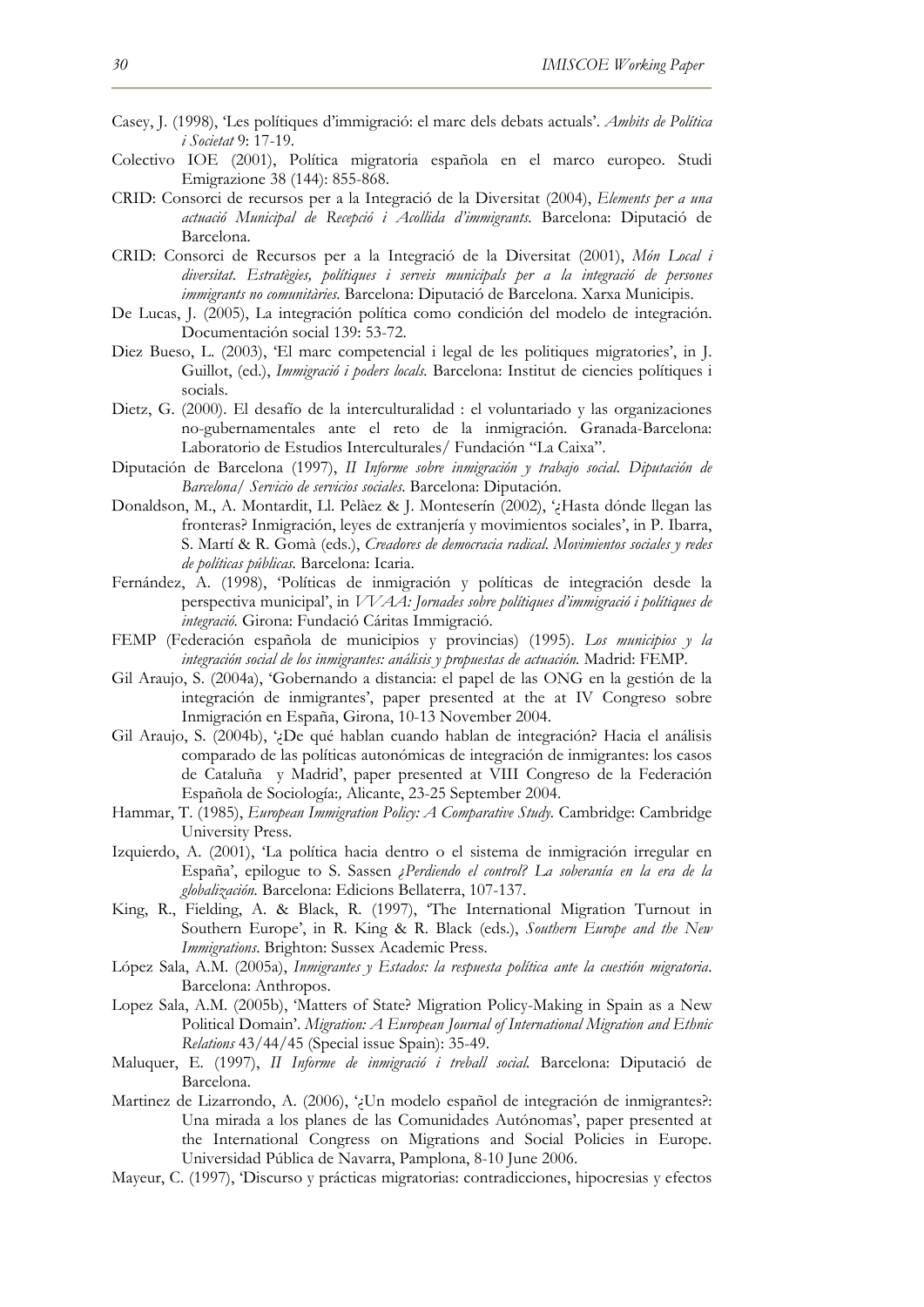perversos de las políticas actuales'. *Migraciones* 2: 9-26.

- Morén-Alegret, R. (2001), 'Tuning the Channels: Local Government Policies and Immigrants' Participation in Barcelona', in A. Rogers and J. Tillie (eds.), *Multicultural Policies and Modes of Citizenship in European Cities*, 61-84. Aldershot: Ashgate.
- Morén-Alegret, R. (2002a), *Integration and Resistance. The relation of social organisations, global capital, governments and international immigration in Spain and Portugal,* Aldershot: Ashgate Publishers.
- Morén-Alegret, R. (2002b), 'Gobierno local e inmigración extranjera. Aproximación a los casos de Barcelona y Lisboa durante los años 90'. *Migraciones* 11: 25-81.
- Morén-Alegret, R. (2005a), *Immigrants and immigration policy-making the case of Spain.* IMISCOE Working Papers, [<http://www.imiscoe.org/publications/workingpapers/index.html](http://www.imiscoe.org/publications/workingpapers/index.html)>.
- Morén-Alegret, R. (2005b), ['Joining the human towers? Immigration and Social](http://www.emz-berlin.de/parabolis/migratio/mig43e.htm#f)  [Organisations in a Small Town in Southern Catalonia](http://www.emz-berlin.de/parabolis/migratio/mig43e.htm#f)'. *Migration: A European Journal of International Migration and Ethnic Relations* 43/44/45: 97-123.
- Morén-Alegret, R. (2006), 'Foreign Immigrants' Integration in Spain'. *Canadian Diversity* 5 (1): 80-85.
- Morén-Alegret, R. (2007), *Bon cop de mà? Món casteller, Immigració estrangera i Integració a Catalunya*. Barcelona: Editorial Mediterrània, Fundació Jaume Bofill, Obra Social Caixa Sabadell.
- Morén-Alegret, R. & M. Solana (2004), 'Foreign immigration in Spanish rural areas and small towns: current situation and perspectives'. *Finisterra. Revista Portuguesa de Geografia* XXXIX (77): 21-38 (Special issue on *Migration in the Mediterranean Basin,*  edited by R. King and L. Fonseca).
- Moreno Fuentes, F.J. (2004), *The evolution of immigration policies in Spain. Between external constraints and domestic demand for unskilled labour*, paper 211*.* Working Madrid: Instituto Juan March de Estudios e Investigaciones.
- Moreno Fuentes, F.J. (2005), 'The evolution of Spanish immigration policies and their impact on North African migration to Spain'. *Studies in Culture, Polity and Identities* 6 (1): 109-135.
- Nadal, M., R. Oliveres & M.A. Alegre (2003), *Las actuaciones municipales en Cataluña en el ámbito de la inmigración.* Barcelona: Fundación Pi i Sunyer, Documentos Pi i Sunyer, 16.
- Pajares Alonso, M. (2006), *Inmigración y políticas de integración social.* Working paper 45/2004. Madrid: Fundación Alternativas.
- Pascual, J. (1997), *Pla d'acollida i promoció dels immigrants no-comunitaris al Vallès Oriental.* Granollers: AEP, Desenvolupament Comunitari.
- Pelàez, Ll., M. Donaldson, R. González & A. Montardit (2002), 'Las redes de apoyo a la inmigración y las políticas locales: El caso del programa Icària', in I. Blanco & R. Gomà (eds.), *Gobiernos Locales y Redes Participativas*, 255-276, Barcelona: Ariel.
- Ramos, J.A., I. Bazaga, L. Delgado and E. del Pino (1998), *La política para la integración social de los inmigrantes: una perspectiva intergubernamental*. Madrid: Instituto Universitario Ortega y Gasset, Documentos de Trabajo.
- Ramos, J.A. and I. Bazaga (2002), *Gestión intergubernamental y política de inmigración en España: el caso de los procesos de regularización de inmigrantes*, paper for VII Congreso Internacional del CLAD sobre la Reforma del Estado y de la Administración Pública. Lisbon, 8-11 October.
- Roig Molés E. (2007), 'La entrada por razones laborales en Cataluña', in E. Argullol i Murgadas (eds.) *Inmigración y Transformación Social en Cataluña*, 287-334 . Madrid: Fundación BBVA and Generalitat de Catalunya.
- Rojo, E. & I. Camós (2007), 'Ciudadanía: marco jurídico y políticas en materia de inmigración', in J.M. Palaudàrias & C. Serra, (eds.), *La migración extranjera en España: balance y perspectivas*, 69-94. Girona: CCG Ediciones.
- Ruiz López, B. and E.J. Ruiz Vieytez (2001), *Las políticas de inmigración: la legitimación de la exclusión*. Bilbao: Universidad de Deusto.